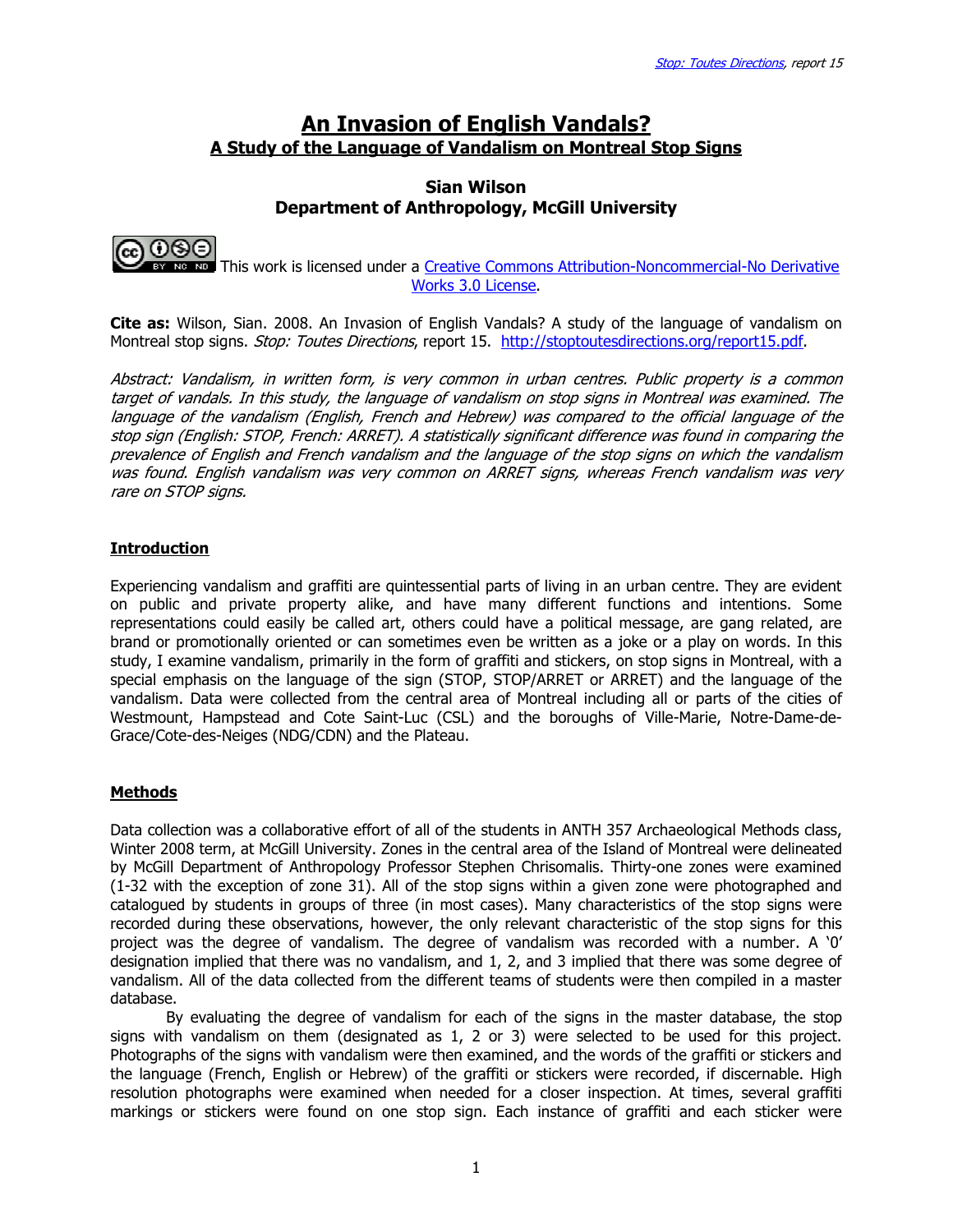considered as a separate data point. Discernable vandalism was found in all zones mentioned above except for zones 6, 24, 26 and 30. In all, 139 signs with 168 instances of vandalism markings, were included in the data analysis of this paper. Peoples' names were not considered. Special attention was paid to the presence or absence of accents in the lettering – where the presence or absence of an accent would categorize the word as English or French. Words that could have been either English or French were not counted (for example 'date'). If there was vandalism in a language other than English or French, it was recorded as well. Hebrew (Figure 1) was the only other language of vandalism that was found.



Figure 1: Vandalism in Hebrew Language. (Photo 136 at stop sign 29-32-7)

For this paper, the terms 'official language' were used to describe the formal language on the stop signs (STOP-English, ARRET-French and STOP/ARRET-English and French). The language of the vandalism was then compared to the official language of the stop sign. If the languages corresponded, a designation of Y was given, if they did not N was designated. (Appendix A). The designation of Y/N was used when either the vandalism was written in only French or English on a STOP/ARRET sign, or when a single vandalism marking was in both French and English (ex. A sticker with 'de/from') on a unilingual sign. The total numbers of French, English, both French and English (on the same sticker) and Hebrew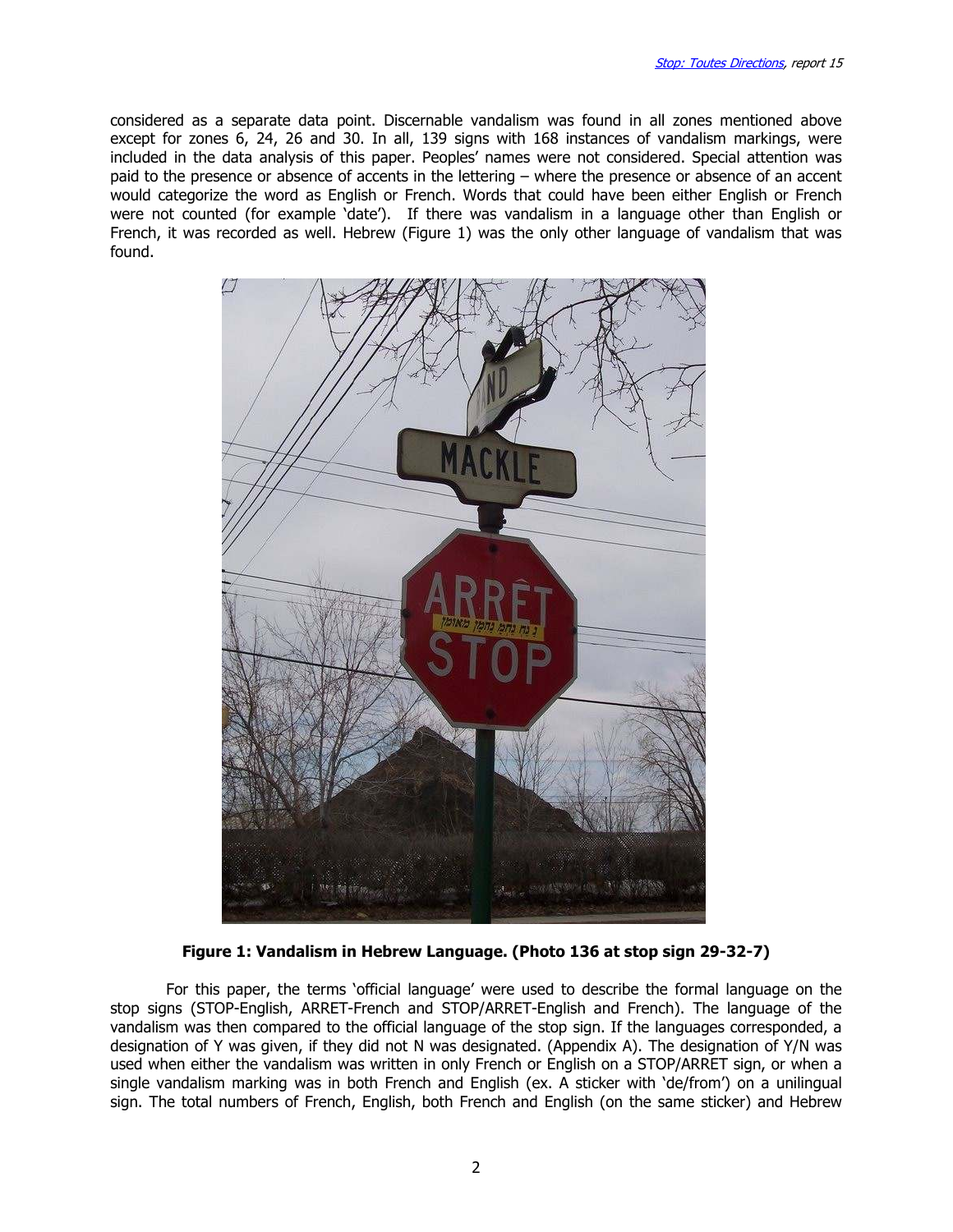vandalism are inscribed in table 1. For each of those languages or combinations of languages, the instances of the language corresponding to, partially corresponding to, or not corresponding to the official language of the sign were counted and recorded. The numbers and percentages of all the stop signs for 'ARRET', 'STOP' and 'ARRET/STOP' signs were included in a table. A comparison was made between the instances where the language of the vandalism markings corresponded to that of the stop sign and those where the language of the vandalism did not correspond to the language of the stop sign. This was conducted for English and French vandalism. A chi-square test was used to determine if this comparison was significant.



Figure 2: Political Vandalism. (Photo 22 at stop sign 7-12-a)

The types of vandalism on the signs were then classified as promotional, political, tags, wordplay, profanity, STOP/ARRET or other. The promotional category, in which all instances consisted of stickers, was used when the vandalism represented a company or band, or was promoting a show or event (ex. 'Stomp Records'). If the sticker has a website written on it, it was assumed to promotional. If the sticker did not have a website written on it, and was not obviously the name of a company or band, a 'Google' search was undertaken to determine if the word or words did in fact represented a commercial entity. Vandalism was placed in the 'political' category when the words were presenting a political viewpoint. Some examples of this are 'vive Montreal francais, vive le Quebec francais' (Figure 2) (Long live a French Montreal, Long live a French Quebec), 'education est accessible' (education is accessible) and 'anarchy'.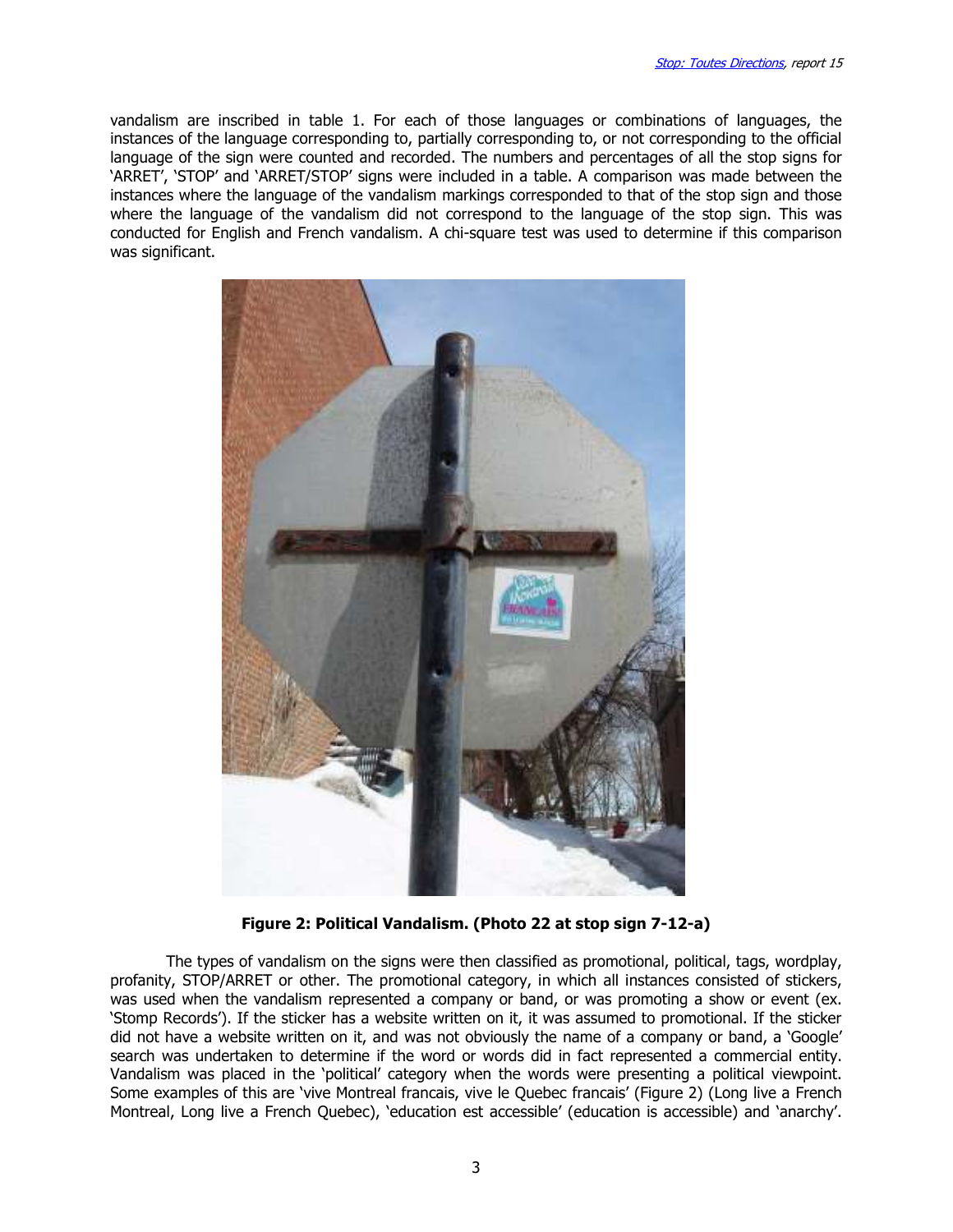Vandalism was placed in the 'tag' category when it was clearly a signature of some sort. Tags are signatures or symbols that can be meant to define territories of gangs or individuals (Ley and Cybriwsky 1974). This was found in both sticker (written on a label) and graffiti forms. Profanity was very easy to identify. Some of the examples of this category are 'fuck' and 'fuck man'. Wordplay vandalism was identified by the use of the official word 'STOP' on the stop sign in a phrase. An example of this is 'Don't (STOP) Bombing!'. Signs where the words 'ARRET' or 'STOP' were written were classified as 'STOP/ARRET'. All of the other types of vandalism that did not fit into these categories were classified as 'other'.



Figure 3: Example of 'wordplay'. Photo s-30 at stop sign 8-17-7

The different purposes of the graffiti and stickers led to the possibility that the promotional stickers data were skewing the results of the comparison. A chi-square test was therefore performed to determine if this was indeed the case. Data from different zones were then reorganized to represent the stop sign data associated with the cities and boroughs mentioned above.

#### Results

Using the data from Appendix A, Table 1 was created. From all of the discernable vandalism that was found in the entire collection of stop signs, many more were marked with English graffiti (75.6%) than French graffiti (17.9%) (Table 1). A small proportion of the signs had vandalism with both languages on one sticker. Vandalism in Hebrew was found three times, with two of them (and possibly the third - due to low lighting it was not possible to discern this with certainty) having exactly the same sticker.

|                                                            |          | All<br>Languages | <b>English</b> | <b>French</b> | <b>English and</b><br><b>French</b> | <b>Hebrew</b> |
|------------------------------------------------------------|----------|------------------|----------------|---------------|-------------------------------------|---------------|
| Vandalism<br><b>Markings</b>                               |          | 168              | 127            | 30            | 8                                   | 3             |
| Percentage<br>Whole<br>Collection<br>Vandalism<br>Markings | 0f<br>of | 100%             | 75.6%          | 17.9%         | 4.76%                               | 1.78%         |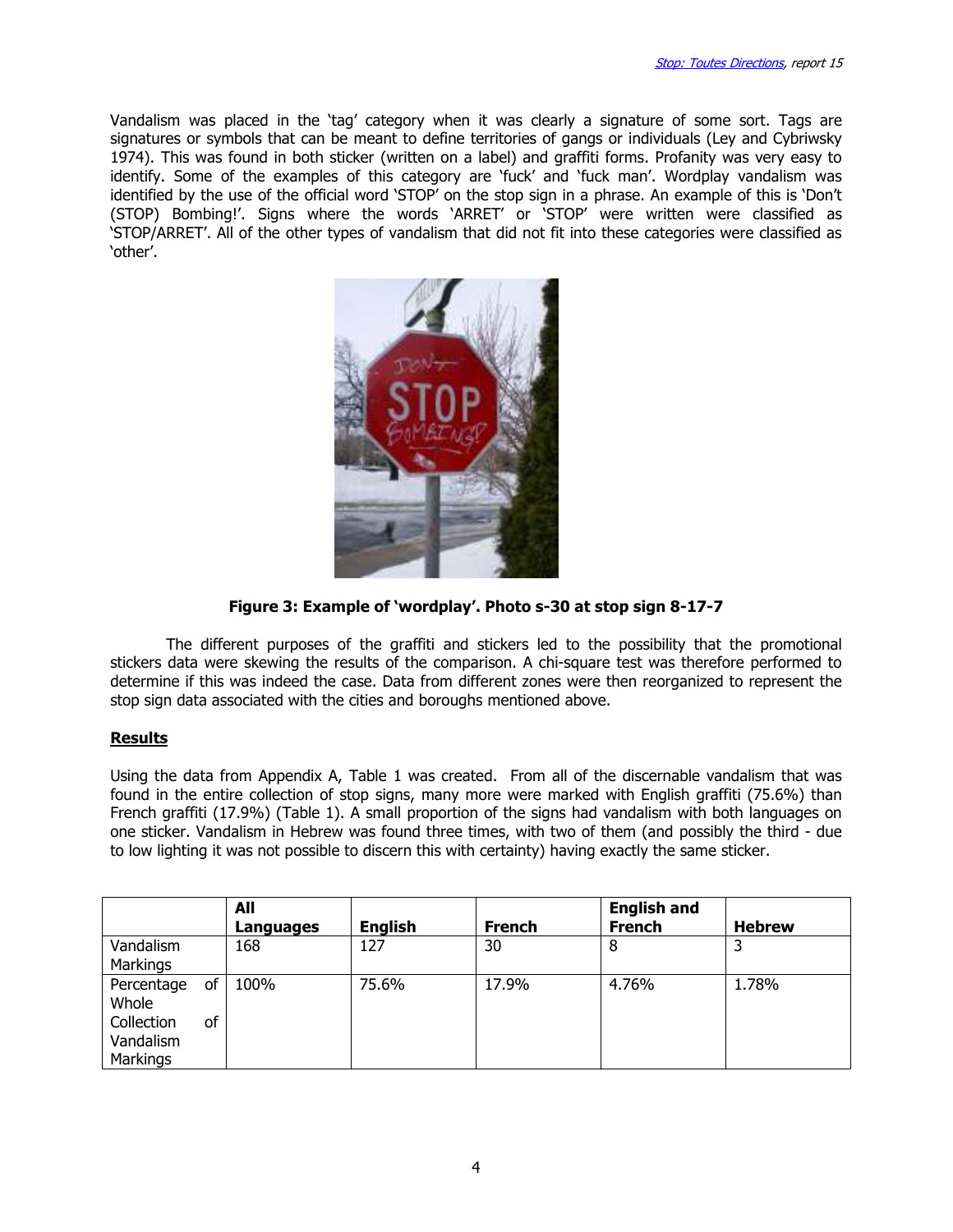#### Table 1: Language categories of the vandalism markings and percentages of the whole collection for that language category.

The different combinations of English, French, English and French, and Hebrew vandalism with 'ARRET' or 'STOP' signs are included in Table 2. The percentages of 'STOP', 'ARRET' and 'STOP/ARRET' signs are included in Table 3. The most common combinations were English vandalism on an 'ARRET' stop sign and French Vandalism on an 'ARRET' sign. In examining both the numbers and percentages of English graffiti on 'ARRET' signs (97 times, 76.3% of all English vandalism) and French graffiti on 'STOP' signs (1 time, 3.33% of all French vandalism), there is a striking difference (Table 2). To assess if this difference was statistically significant, a chi square test was performed (chi-square values are found in Table 4). A significant difference (p-value, 6.35157  $x10^{-15}$ ) was found between English and French vandalism in regard to whether the language of the vandalism corresponded to the official language of the sign.

|                                         | All         |                |               | <b>English</b><br>and |               |
|-----------------------------------------|-------------|----------------|---------------|-----------------------|---------------|
|                                         | Languages   | <b>English</b> | <b>French</b> | <b>French</b>         | <b>Hebrew</b> |
| <b>All Language Comparisons</b>         | 168         | 127            | 30            | 8                     |               |
|                                         |             |                | 28            |                       |               |
| <b>Same as Official Language</b>        | 54 (32.1 %) | 24 (18.9%)     | $(93.3\%)$    | 1(1.25%)              | $0(0\%)$      |
|                                         | 100         |                |               |                       |               |
| <b>Different than Official Language</b> | $(59.5\%)$  | 97 (76.3%)     | $(3.33\%)$    | $0(0\%)$              | $(100\%)$     |
| Same as one of the Official             |             |                |               |                       |               |
| Languages                               | 14 (8.33%)  | $6(4.72\%)$    | $(3.33\%)$    | (8.75%)               | $\Omega$      |

Table 2: The incidents of vandalism were categorized by language, and were then considered in comparison to the language of the stop sign. 'Same as official language' implies that the language of the stop sign is the same as the language of the vandalism. 'Different than official language' implies that the vandalism was not the same language as the stop sign. 'Same as one of the official languages' implies that either the graffiti or stickers were in two languages and one of those languages was not the same as the official stop sign language, or on an Arret/Stop sign, only one of the official languages was represented in the vandalism. The first number is the actual number of incidents of a particular language category of vandalism and the second number is the percentage of the language (English, French etc) category of vandalism with a certain language comparison (same, partial or different to official language).

|                            | Arret  | <b>Stop</b> | <b>Arret/Stop</b> |
|----------------------------|--------|-------------|-------------------|
| <b>Number of Signs</b>     | 100    | 29          | 10                |
| <b>Percentage of Signs</b> | 71.94% | 20.86%      | .20%              |

Table 3: This table includes the official language of the stop signs included in this project (French: Arret, English: Stop and French/English: Arret/Stop) and the percentages of the total for each type of sign.

|                                     | English Vandalism | French Vandalism |
|-------------------------------------|-------------------|------------------|
| Same as Official Language           | 24                | 28               |
| Different than Official Language    | 97                |                  |
| P value = $6.35157 \times 10^{-15}$ |                   |                  |

Table 4: Values were used for the chi-square test. A significant different was found in the distribution of the English and French graffiti on the Arret and Stop signs.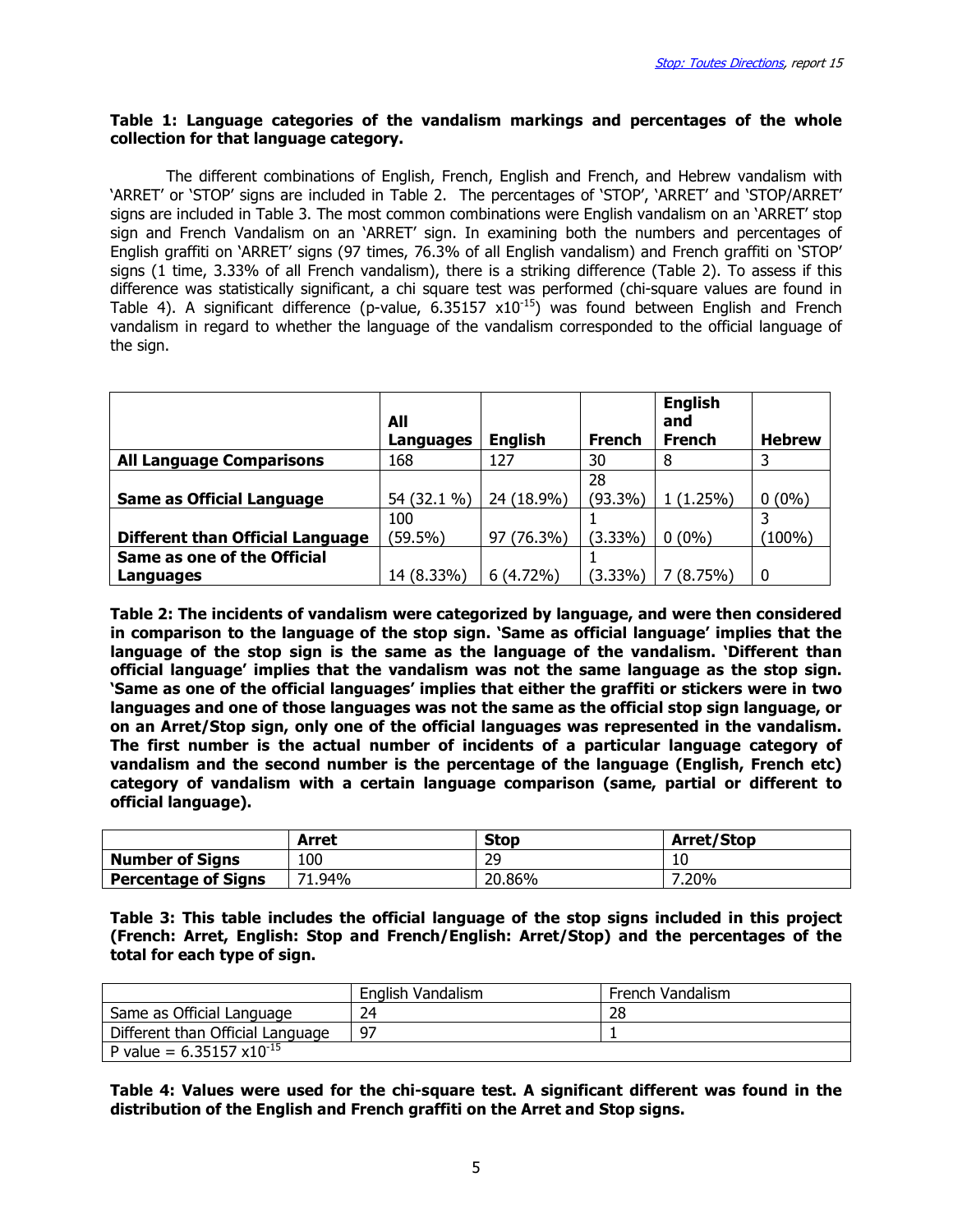The data was categorized as different types of vandalism (Table 5). There was a large quantity of English promotional vandalism, to be discussed further below, that could have skewed the results of the chi-square test. Another chi-square test was performed to assess if this extraordinarily small p value (Table 6) was due to the large proportion of promotional vandalism. The results of the same comparison described above, but without the promotional vandalism data, was still significant. The p value was larger,  $p= 2.13451 \times 10^{-5}$ , but still very significant.

|                | All<br><b>Categories</b> | <b>Promot-</b><br>ional | <b>Political</b> | <b>Tags</b> | <b>Profanity</b> | Wordplay | <b>Stop/Arret</b> | <b>Other</b> |
|----------------|--------------------------|-------------------------|------------------|-------------|------------------|----------|-------------------|--------------|
| All            |                          |                         |                  |             |                  |          |                   |              |
| Languages      | 168                      | 90                      | 16               | 19          | 3                | 5        | 5                 | 30           |
|                |                          | 72,                     |                  | 18,         |                  |          |                   | 18,          |
| <b>English</b> | 127, 75.6%               | 80.0%                   | 9, 56.25%        | 94.7%       | 3, 100%          | 5, 100%  | 3,60.0%           | 60.0%        |
|                |                          | 17,                     |                  |             |                  |          |                   | 3,           |
| <b>French</b>  | 30, 17.9%                | 18.8%                   | 7, 43.8%         | 5.25%       | 0, 0             | 0        | 2, 40.0%          | 10.0%        |
| <b>English</b> |                          |                         |                  |             |                  |          |                   |              |
| and            |                          |                         |                  |             |                  |          |                   | 7,           |
| <b>French</b>  | 8, 4.76%                 | 1, 1.11%                | 0, 0             | 0, 0        | 0, 0             | 0        | $\mathbf{0}$      | 23.3%        |
|                |                          |                         |                  |             |                  |          |                   | 3,           |
| <b>Hebrew</b>  | 3, 1.79%                 | 0, 0                    | 0, 0             | 0, 0        | 0, 0             | 0        | $\mathbf 0$       | 10.0%        |

Table 5: The vandalism was categorized into one of the groupings in this table. For each type of vandalism, the amount of times that vandalism was in a certain language is inscribed in this table. The percentages represent the proportion of a certain type of vandalism that is found in a particular language.

|                                  | English - promotional | French- promotional |
|----------------------------------|-----------------------|---------------------|
| Same as Official Language        | 14                    |                     |
| Different than Official Language | 37                    |                     |
| $P = 2.13451 \times 10^{-5}$     |                       |                     |

Table 6: These are the values used for the second chi-square test. The vandalism classified as promotional was taken out of this calculation to assess whether the determining factor in making this comparison significant. As can be seen by looking at the p value in the  $3^{rd}$  row of this table, the comparison between the distribution of the English and French graffiti on the Stop and Arret stop signs was still found to be significant.

 To better understand the data within its urban context, the data was reorganized to better represent the (parts of the) cities and boroughs that were examined (Table 7). The highest proportion of English vandalism was found in Hampstead, followed by, the Plateau, Cote Saint-Luc, Westmount, Ville-Marie and finally by NDG/CDN. On the other hand, the highest proportion of French vandalism was found in Ville-Marie followed by, NDG/CDN, the Plateau and Westmount. No French vandalism was found in Hamstead or Cote Saint-Luc. The Hebrew vandalism was found in NDG/CDN and Cote Saint-Luc.

|                    | All<br>Languages | <b>English</b> | <b>French</b> | <b>English</b><br>and<br><b>French</b> | <b>Hebrew</b> |
|--------------------|------------------|----------------|---------------|----------------------------------------|---------------|
|                    |                  | 46,            |               |                                        |               |
| <b>Plateau</b>     | 53, 31.5%        | 86.7%          | 13.2%         |                                        | 0. 0          |
| <b>Ville-Marie</b> | 38, 22.6%        | 26             |               |                                        |               |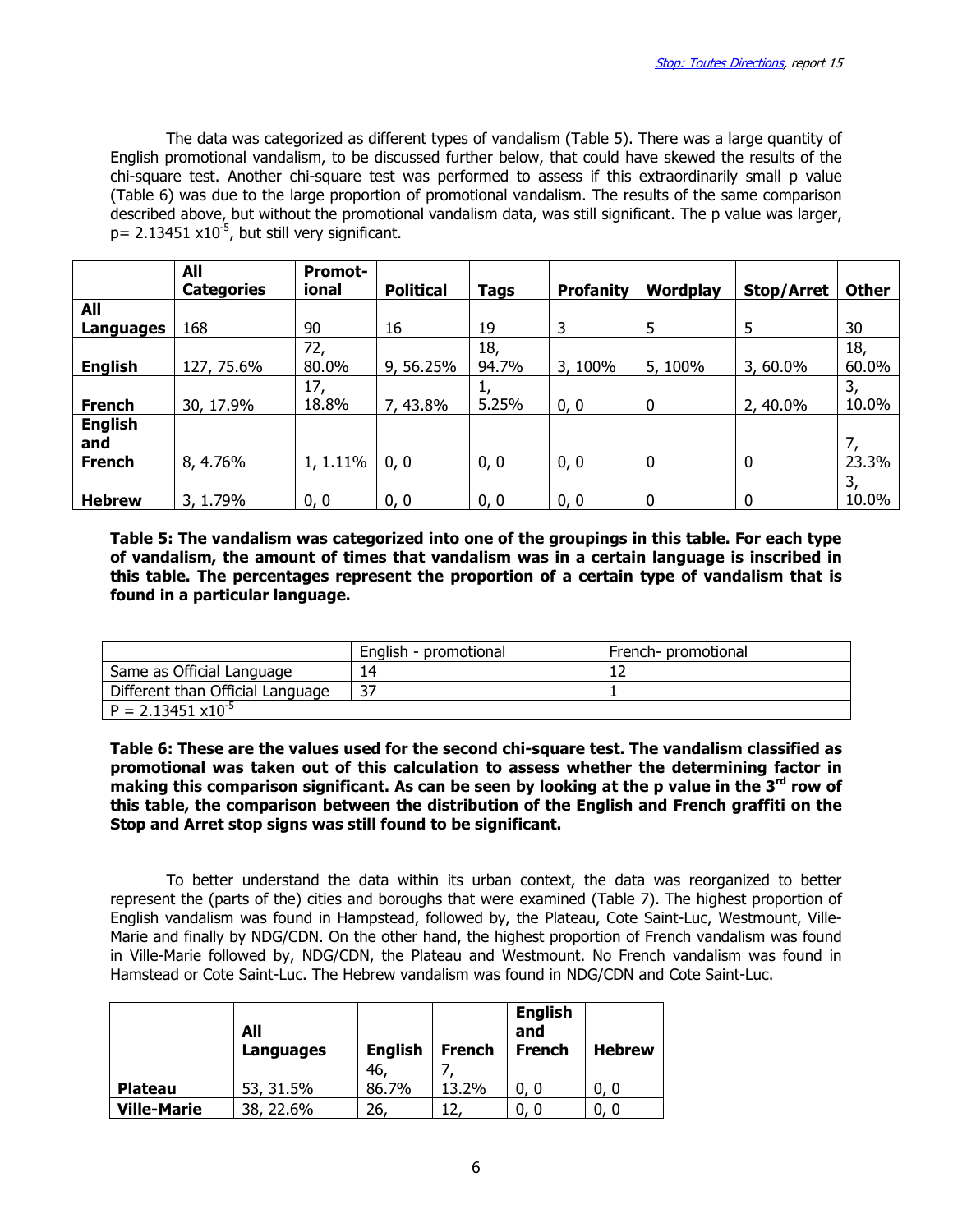|                  |           | 68.4% | 31.6% |       |       |
|------------------|-----------|-------|-------|-------|-------|
|                  |           | 26,   | 8,    |       | 2,    |
| <b>NDG/CDN</b>   | 39, 18.4% | 66.7% | 20.5% | 7.69% | 5.13% |
|                  |           | 23,   | 3,    | 5,    |       |
| Westmount        | 31, 18.5% | 74.1% | 9.68% | 16.1% | 0, 0  |
|                  |           |       |       |       |       |
| <b>CSL</b>       | 4, 2.38%  | 75.0% | 0, 0  | 0, 0  | 25.0% |
|                  |           |       |       |       |       |
| <b>Hampstead</b> | 3, 1.79%  | 100%  | 0. 0  | 0, 0  | 0, 0  |

Table 7: Within the boroughs and cities where the stop signs were observed, the data is classified by language in this table. The first number is the actual number of incidents of vandalism. The second is the percentage of the vandalism markings in that city are of a certain language, except for the second column (all languages) where the percentages represent the percent of all of the vandalism markings that the specific city or borough had in this study.

 The categories of vandalism were then transformed to represent the types of vandalism within the boroughs and cities (Table 8). The Plateau had the highest proportion of promotional material, Ville-Marie had the highest proportion of political material, NDG/CDN had the highest proportion of tags, etc.

|                        | All<br><b>Categor</b><br>-ies | <b>Promo-</b><br>tional | <b>Political</b> | <b>Tags</b>  | <b>Profanity</b> | Wordplay | Stop/Arret | <b>Other</b> |
|------------------------|-------------------------------|-------------------------|------------------|--------------|------------------|----------|------------|--------------|
| <b>Plateau</b>         | 53                            | 43,<br>81.1%            | 3, 5.66%         | 2,<br>3.77%  | 0, 0             | 0, 0     | 0, 0       | 5,<br>9.43%  |
| Ville-<br><b>Marie</b> | 38                            | 20,<br>52.6%            | 9, 23.7%         | 3,<br>7.89%  | 0, 0             | 0, 0     | 1, 2.63%   | 5,<br>16.1%  |
| NDG/<br><b>CDN</b>     | 39                            | 17,<br>43.6%            | 1, 2.56%         | 11,<br>28.2% | 0, 0             | 0, 0     | 3, 7.690%  | 7,<br>17.9%  |
| <b>West-</b><br>mount  | 31                            | 10,<br>32.2%            | 2, 6.45%         | 3,<br>9.68%  | 2, 6.45%         | 4, 12.9% | 1, 3.23%   | 9,<br>29.0%  |
| <b>CSL</b>             | 4                             | 0, 0                    | 0, 0             | 0, 0         | 1, 25.0%         | 0, 0     | 0, 0       | 3,<br>75.0%  |
| Hamp-<br>stead         | 3                             | 0, 0                    | 0, 0             | 0, 0         | 0, 0             | 1, 33.3% | 0, 0       | 2,<br>66.7%  |

Table 8: The stop signs were then considered based on their place within their borough or city. For each type of vandalism, the number of incidents of vandalism in that area are noted. As well of the percentage of each type of vandalism present with the city or borough is included in this table.

### **Discussion**

The fact that a very large proportion of the stop signs were officially French - 'ARRET' (71.94%), and yet a very strong majority of the vandalism on these signs was English (75.6%) deserves some sort of explanation. This could partially be because many companies and bands have English names regardless of their audience or potential clients. As well, tags could be written in English even if the author of the tag were a French individual. Finally, most of the very Montreal-specific vandalism, be it politically oriented, or advertising for shows, was in French. Essentially, the discrepancy between the languages of the graffiti and the official languages of the stop signs certainly cannot be connected to more English-speakers than French-speakers participating in the vandalizing of stop signs in Montreal.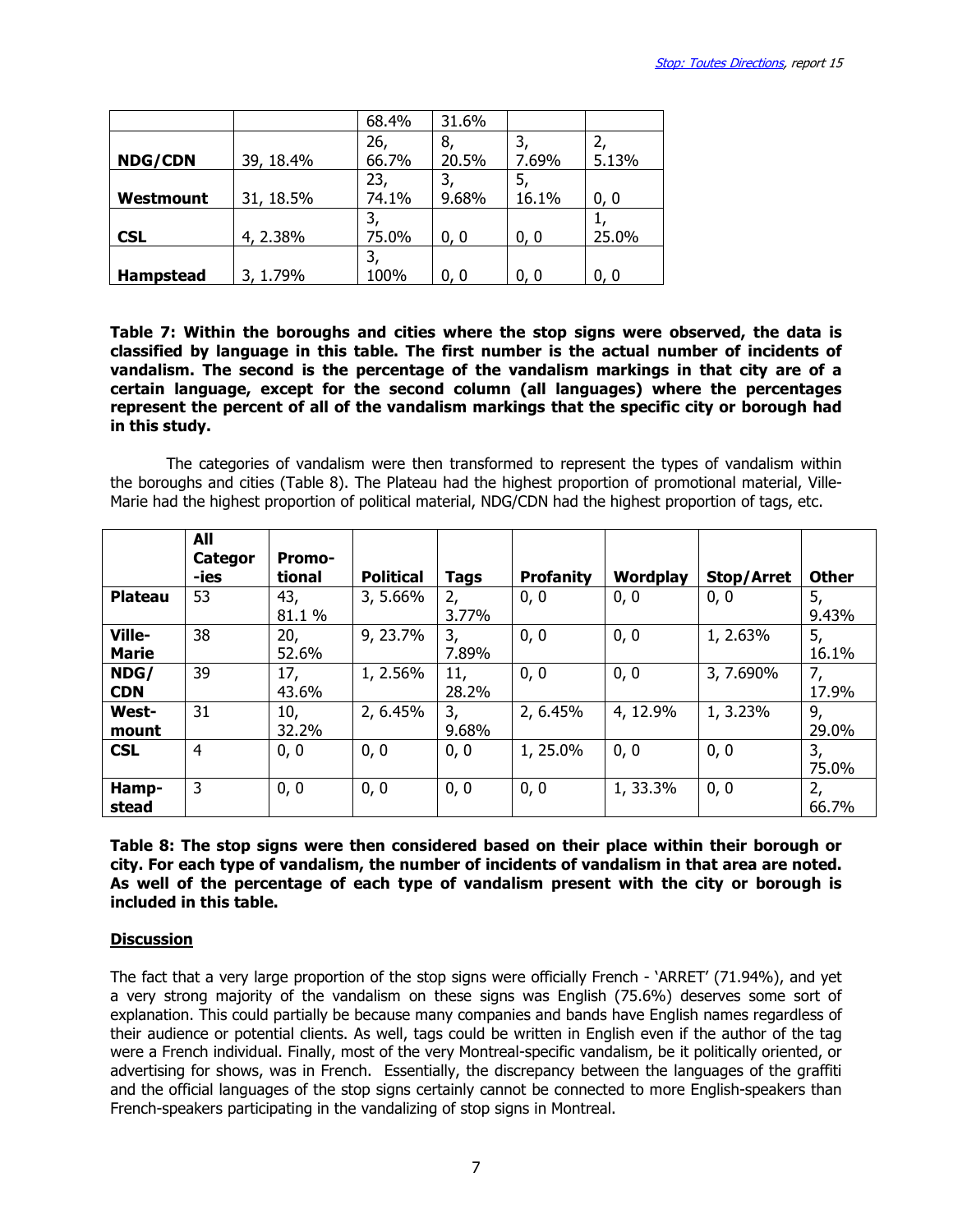It is important to consider the type of vandalism that was found on the signs to understand the extremely significant p value that was associated with the comparison between the prevalence of English and French vandalism on 'STOP' or 'ARRET' signs. Much of the English vandalism found on the French stop signs (and on the English ones as well) were promotional stickers. Many of these stickers were from stores, promotional events, online companies, bands and record labels. For the most part, the words on these stickers would be English regardless of whether they are distributed in a less or more English region of a city. These sorts of items are given out in large numbers and might or might not have been placed on stop signs as an actual promotional tool. They could have been placed haphazardly on stop signs by individuals who acquired these stickers with no intention of promotion whatsoever. A large proportion of this promotional material was found in zones 1 and 2 which are located in the Plateau of Montreal. This area close to the downtown core, and is known to house many students and young adults.



Figure 3: Promotional Vandalism. (Photo 95 at stop sign 16-22-4)

It was decided that this data would be taken out of the calculations to assess how strongly it influenced the results of the comparisons. However, without the promotional stickers, more English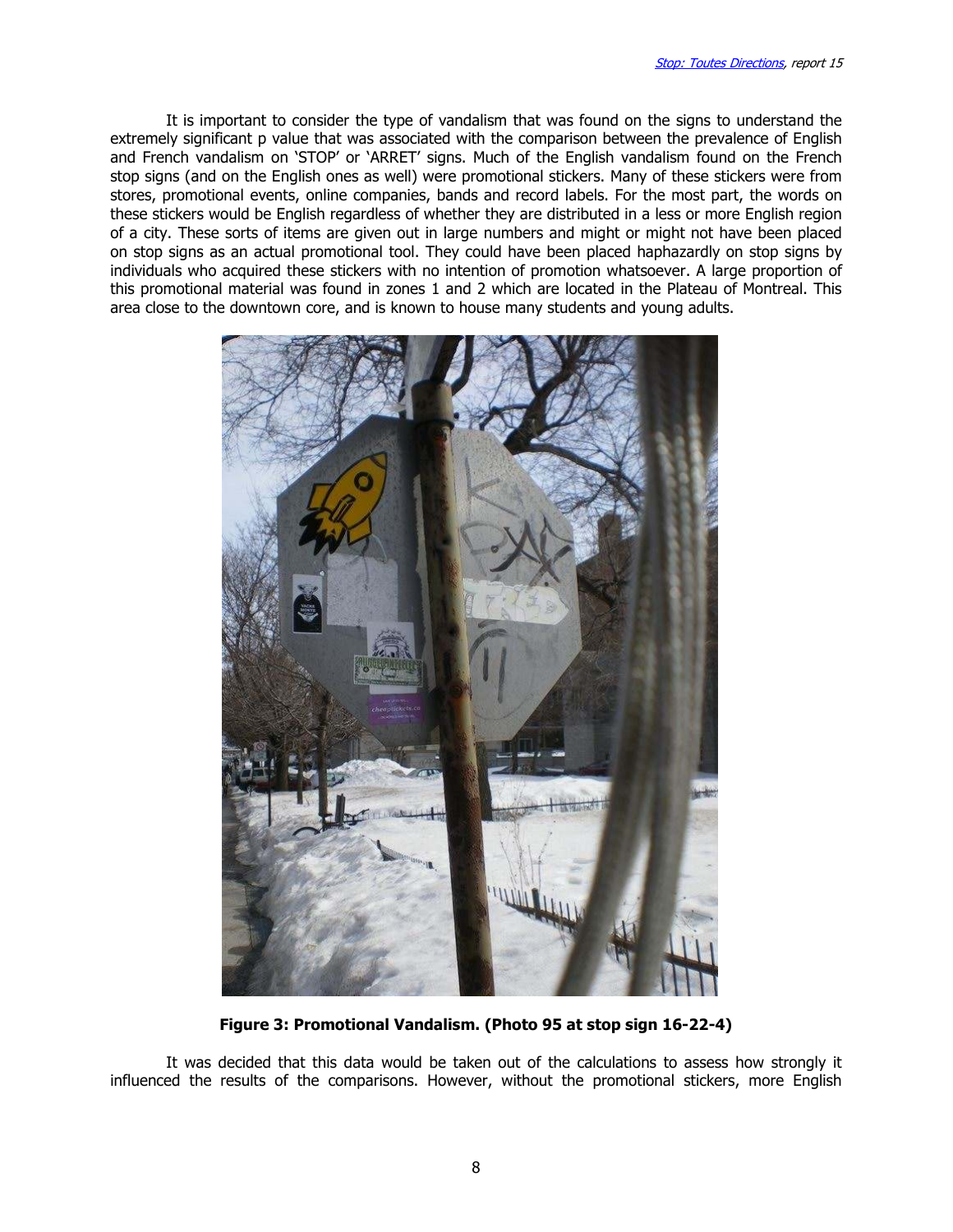vandalism was still found to significantly prevalent on 'ARRET' stop signs than would have been found if the distribution was random.

The second most common type of vandalism (not considering the category 'other') were tags. This would most likely be the most common type of graffiti had the non-discernable types been included in the analysis. As described in the methods section, all discernable English or French word (except people's names) were considered such as 'blank', 'chase' and 'beau'. Tags were especially difficult to decode. They were only included in the final data if they were could be unambiguously identified as a noun or verb (not a personal pronoun). Although there was only example of a French language tag ('beau'), this does not suggest that French-speaking individuals are not drawn to tagging stop signs. English words could be used as tags by French speaking individuals, as well, considering the large proportion of undecipherable tags on stop signs that were not included in this study, the proportion of English to French language tags may not be representative of the actual vandalism situation.



### Figure 5: The only French-language tag. (Photo 241 at stop sign 19-16-5)

Much of the French language vandalism was much more specific to Montreal. There were advertisements for records that were coming out soon 'en vente partout' (now selling everywhere) and political statements 'un statut pour tou(te)s, marchons pour Montreal' (one law for everyone, walk for Montreal). A much higher proportion of French vandalism was political (7/30) than English vandalism (9/127), and every one of the French political vandalism markings were Montreal-specific, whereas none of the English ones were connected with Montreal in anyway.

This goes to say that, although much of the vandalism is in fact English, it is not specifically linked to the English community in Montreal and neither is it linked to the French community. However, there are some instances where an English speaking individual was most likely involved the vandalism. These were the vandalism markings categorized as 'wordplay'. Some examples of 'wordplay' are '(STOP) being an asshole' or 'don't (STOP) bombing'. These required some knowledge of English, they occurred in relatively English areas of Hampstead<sup>1</sup> and Westmount<sup>2</sup>, and there was an absence of `wordplay' in the French vandalism. It is more likely that these types of vandalism were created by English speaking than a (exclusively) French speaking individual.

l

 $<sup>1</sup>$  From the census tract (46200370.00) data from Statistics Canada, 60% of the inhabitants of this part of</sup> Hampstead are mother-tongue English. In all of Montreal, only 11% of the inhabitants are mother-tongue English.

 $^2$  From the census tracts (46200350.00, 46200352.00, 46200354.00 and 46200356.00) data from Statistics Canada, an average of 51.8% of the inhabitants of these areas of Westmount are mothertongue English. In all of Montreal, only 11% of the inhabitants are mother-tongue English.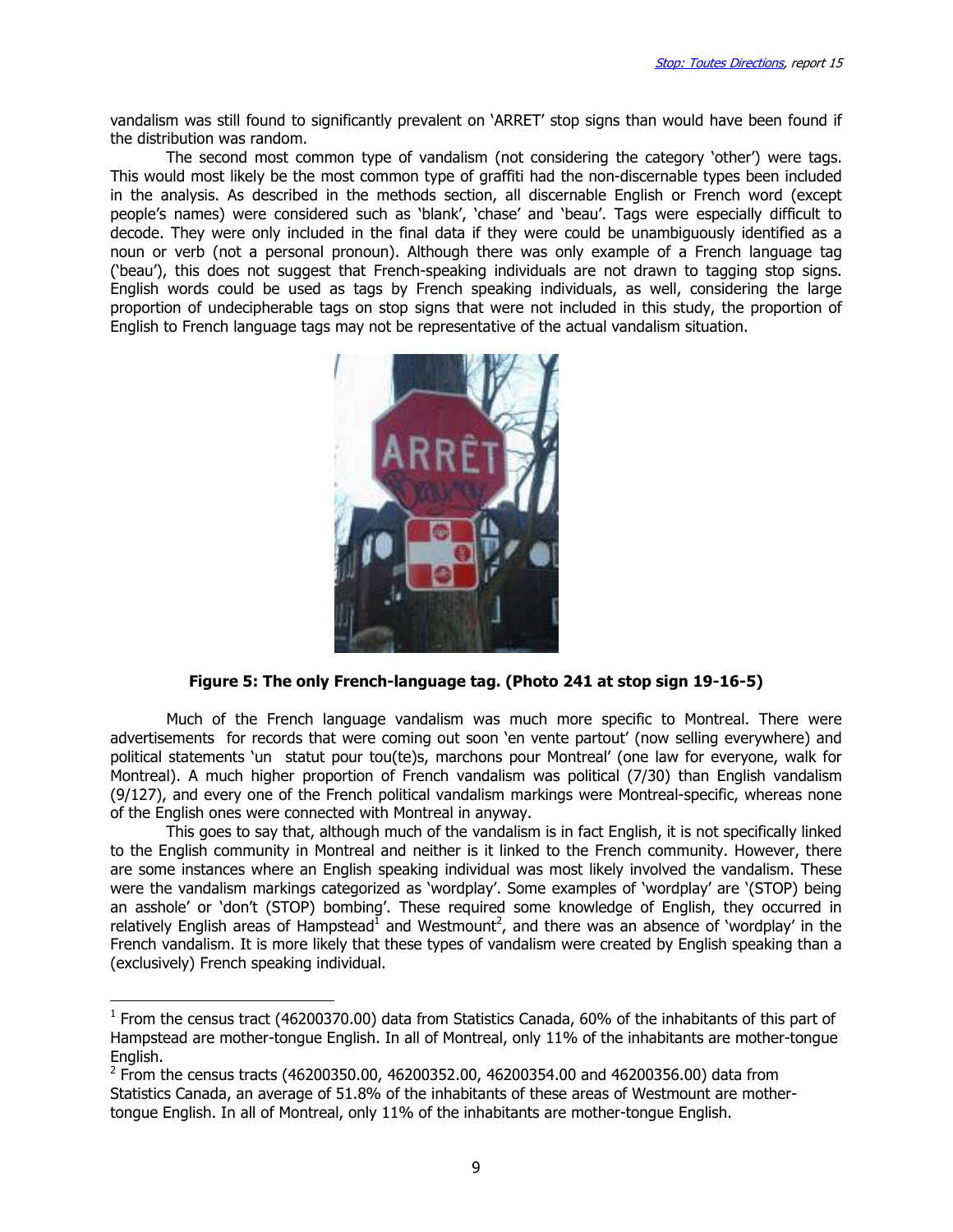There were many areas where this study could be improved upon. Time limitations did not allow for all of the data to be analyzed. An in depth study of the demographics of certain areas could be correlated with certain types of stop signs. Potentially, there could be many more explanations for the high proportion of English vandalism on Montreal stop signs. However, this study is a preliminary contribution to a detailed examination of vandalism in Montreal. How and whether the type of vandalism can contribute to any knowledge about the vandal him/herself is debatable. Closer examination of the data, and correlations with other information (demographics, language profiles etc.) could be helpful to furthering research and knowledge in this area.

### References

1. Ley, David and Roman Cybriwsky. 1974. Urban Graffiti as Territorial Markers. Annals of the Association of American Geographers 64(4): 491-505.

2. Statistics Canada. 2006. CT 4620350.00. http://www12.statcan.ca/english/census06/data/profiles/ct/Index.cfm?Lang=E.

3. Statistics Canada. 2006. CT 4620352.00. http://www12.statcan.ca/english/census06/data/profiles/ct/Index.cfm?Lang=E.

4. Statistics Canada. 2006. CT 4620354.00. http://www12.statcan.ca/english/census06/data/profiles/ct/Index.cfm?Lang=E.

5. Statistics Canada. 2006. CT 4620356.00. http://www12.statcan.ca/english/census06/data/profiles/ct/Index.cfm?Lang=E.

6. Statistics Canada. 2006. CT 4620370.00. http://www12.statcan.ca/english/census06/data/profiles/ct/Index.cfm?Lang=E.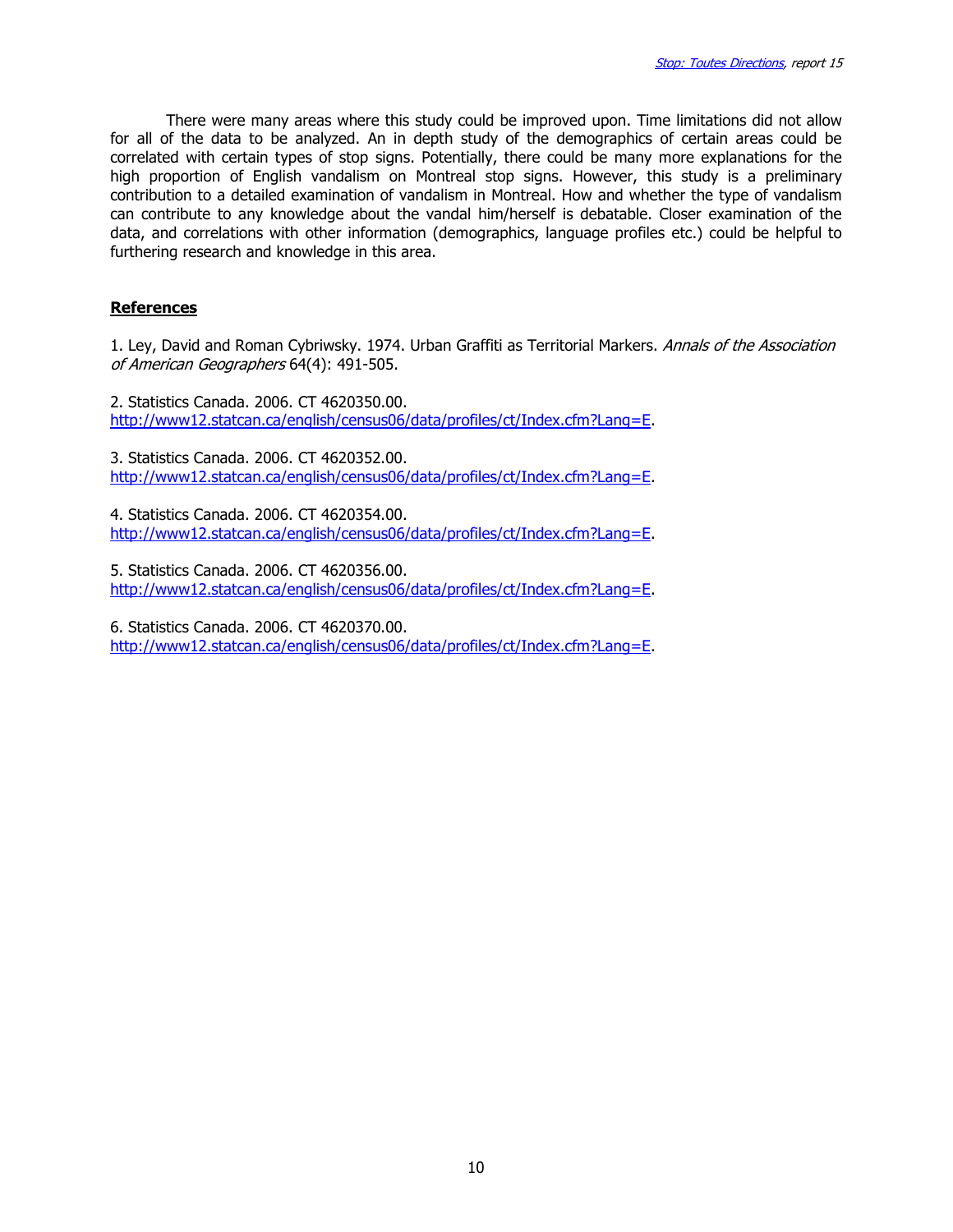# Appendix A: Data for the 139 Stop Signs

|                | Int            | Sign |                     |                |                  | Van            | Van            | <b>Official</b> |
|----------------|----------------|------|---------------------|----------------|------------------|----------------|----------------|-----------------|
| Zone           | #              | #    | <b>Municipality</b> | Int $(N/S)$    | Int $(E/W)$      | (F)            | (B)            | Language        |
| 1              | $\overline{2}$ | 7    | Plateau             | Laval          | Rachel           | 1              | 3              | a               |
| $\mathbf{1}$   | 3              | 8    | Plateau             | de Bullion     | Rachel           | 1              | $\overline{2}$ | a               |
| $\mathbf 1$    | 6              | 7    | Plateau             | Esplanade      | Marie-Anne       | 0              | $\overline{2}$ | a               |
| $\mathbf 1$    | 6              | 8    | Plateau             | Esplanade      | Marie-Anne       | 1              | $\overline{2}$ | a               |
| $\mathbf{1}$   | $\overline{7}$ | 7    | Plateau             | St. Dominique  | Marie-Anne       | 1              | $\mathbf{1}$   | a               |
| $\mathbf{1}$   | 9              | 7    | Plateau             | de Bullion     | Marie-Anne       | $\mathbf{1}$   | 1              | a               |
| $\mathbf 1$    | 9              | 8    | Plateau             | de Bullion     | Marie-Anne       | 0              | 1              | a               |
| 1              | 10             | 3    | Plateau             | Hotel de Ville | Marie-Anne       | 0              | $\overline{2}$ | a               |
| 1              | 10             | 4    | Plateau             | Hotel de Ville | Marie-Anne       | 0              | 1              | a               |
| $\mathbf 1$    | 12             | 8    | Plateau             | Henri-Julien   | Marie-Anne       | $\mathbf{1}$   | 1              | a               |
| $\mathbf 1$    | 13             | 3    | Plateau             | <b>Drolet</b>  | Marie-Anne       | $\overline{2}$ | 3              | a               |
| $\mathbf 1$    | 14             | 4    | Plateau             | <b>Drolet</b>  | Mont-Royal       | $\overline{2}$ | 3              | a               |
| $\mathbf{1}$   | 18             | 4    | Plateau             | Coloniale      | Mont-Royal       | $\mathbf{1}$   | 3              | a               |
| $\mathbf{1}$   | 19             | 7    | Plateau             | St. Dominique  | Mont-Royal       | 0              | 3              | a               |
| $\mathbf 1$    | 20             | 7    | Plateau             | Clark          | Mont-Royal       | 1              | 3              | a               |
| 1              | 20             | 8    | Plateau             | Clark          | Mont-Royal       | 0              | 3              | a               |
| 1              | 21             | 8    | Plateau             | Esplanade      | Mont-Royal       | $\overline{2}$ | 0              | a               |
| $\mathbf 1$    | 22             | 7    | Plateau             | Jeanne-Mance   | Villeneuve       | 3              | $\overline{2}$ | a               |
| 1              | 24             | 8    | Plateau             | Clark          | Villeneuve       | 0              | $\overline{2}$ | a               |
| $\mathbf 1$    | 25             | 6    | Plateau             | St. Dominique  | Villeneuve       | $\mathbf{1}$   | 0              | a               |
| $\mathbf{1}$   | 32             | 1    | Plateau             | Gilford        | <b>Drolet</b>    | $\overline{2}$ | 0              | a               |
| $\mathbf{1}$   | 40             | 8    | Plateau             | de Bullion     | Elmire           | 0              | 1              | a               |
| $\overline{2}$ | $\overline{2}$ | 5    | Plateau             | St. Famille    | Milton           | 2              | 0              | a               |
| $\overline{2}$ | 10             | 4    | Plateau             | Clark          | Prince-Arthur    | 2              | 3              | a               |
| $\overline{2}$ | 11             | 1    | Plateau             | St. Laurent    | Guilbault W      | 0              | 0              | a               |
| $\overline{2}$ | 16             | 3    | Plateau             | Coloniale      | Prince-Arthur    | 3              | 3              | a               |
| $\overline{2}$ | 16             | 4    | Plateau             | Coloniale      | Prince-Arthur    | $\overline{2}$ | 3              | a               |
| $\overline{2}$ | 19             | 8    | Plateau             | <b>Bullion</b> | Prince Arthur    | $\mathbf{1}$   | 3              | a               |
| $\overline{2}$ | 22             | 4    | Plateau             | Hotel-de-Ville | Prince Arthur    | 0              | $\mathbf{1}$   | a               |
| $\overline{2}$ | 25             | 2    | Plateau             | Saint Denis    | Saint-Louis      | 3              | 0              | a               |
| $\overline{2}$ | 26             | 4    | Plateau             | Laval          | Prince Arthur    | 1              | 3              | a               |
| $\overline{2}$ | 38             | 7    | Plateau             | St. Dominique  | Roy              | 1              | $\overline{2}$ | a               |
| $\overline{2}$ | 43             | 5    | Plateau             | St. Urbain     | <b>Bass</b>      | 1              | 0              | a               |
| $\overline{c}$ | 46             | 7    | Plateau             | Sewell         | St. Cuthbert     | $\mathbf{1}$   | $\pmb{0}$      | a               |
| $\overline{2}$ | 50             | 7    | Plateau             | St. Dominique  | Duluth           | 0              | 2              | a               |
| $\overline{2}$ | 51             | 4    | Plateau             | Coloniale      | Duluth           | 0              | 3              | a               |
| $\overline{2}$ | 52             | 4    | Plateau             | Coloniale      | Napoleon         | 1              | $\overline{2}$ | a               |
| $\overline{2}$ | 54             | 7    | Plateau             | <b>Bullion</b> | Duluth           | 1              | $\mathbf{1}$   | a               |
| $\overline{2}$ | 57             | 8    | Plateau             | Laval          | Napoleon<br>Rene | 0              | 3              | a               |
| 3              | 4              | 4    | Ville-Marie         | St. Dominique  | Levesque         | 3              | 0              | a               |
| 3              | 6              | 3    | Ville-Marie         | St. Dominique  | Viger            | 0              | $\overline{2}$ | a               |
| 3              | 23             | 7    | Ville-Marie         | St. Dominque   | Boisbriand       | 1              | 1              | a               |
| 3              | 24             | 7    | Ville-Marie         | St. Dominique  | Maisonneuve      | 3              | 3              | a               |
| 3              | 26             | 8    | Ville-Marie         | Clark          | Maisonneuve      | 0              | 1              | a               |
| 3              | 48             | 8    | Ville-Marie         | St. Elizabeth  | St. Catherine    | $\overline{2}$ | 0              | a               |
| 3              | 51             | 5    | Ville-Marie         | St. Dominique  | Boisbriand       | 1              | 1              | a               |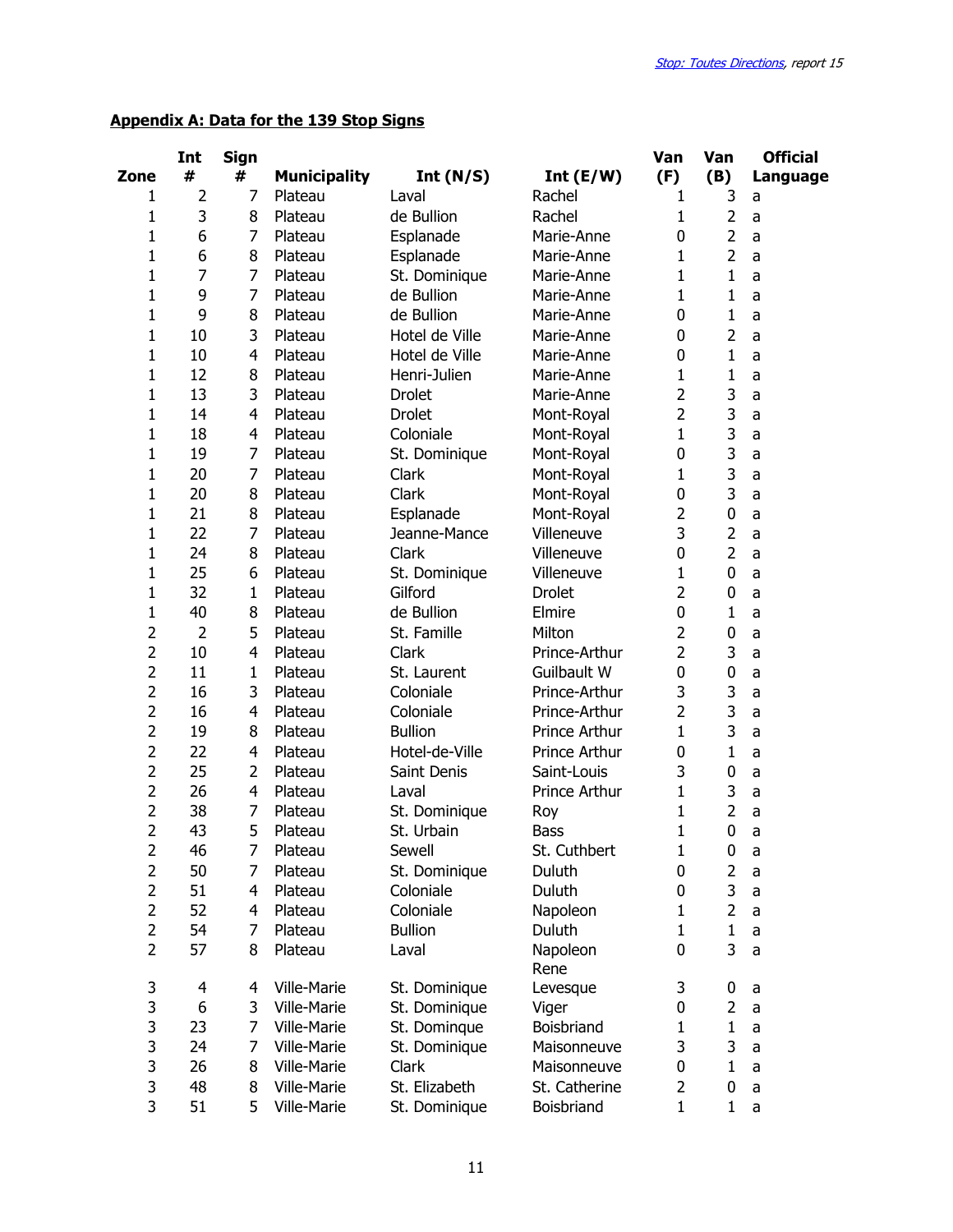| 3<br>4 | 54<br>5 | 7<br>5         | Ville-Marie<br>Ville-Marie | St. Elizabeth<br>Parking lot Royal Victoria Hospital | Boisbriand<br>Lorne       | 2<br>$\overline{2}$ | $\mathbf{1}$<br>0 | a<br>as      |
|--------|---------|----------------|----------------------------|------------------------------------------------------|---------------------------|---------------------|-------------------|--------------|
| 4      | 14      | 6              | Ville-Marie                | Aylmer                                               | Crescent                  | $\mathbf 1$         | 0                 | a            |
| 4      | 15      | 8              | Ville-Marie                | Lorne Crescent                                       | Prince Arthur             | 0                   | $\mathbf{1}$      | a            |
| 5      | 5       | 3              | Ville-Marie                | McGill College                                       | Cathcart                  | $\overline{2}$      | 0                 | a            |
| 5      | 8       | $\overline{4}$ | Ville-Marie                | Union                                                | Belmont                   | $\mathbf{1}$        | $\mathbf 0$       |              |
|        |         |                |                            |                                                      |                           |                     |                   | a            |
| 5      | 10      | 6              | Ville-Marie                | Alymer                                               | Mayor                     | 0                   | 3                 | a            |
| 5      | 11      | 6              | Ville-Marie                | <b>City Councillors</b>                              | Mayor                     | 3                   | 3                 | a            |
| 5      | 12      | 3              | Ville-Marie                | <b>City Councillors</b>                              | St. Catherine             | 0                   | $\overline{2}$    | a            |
| 5      | 13      | 5              | Ville-Marie                | St. Alexandre                                        | Carmichael                | 0                   | 3                 | a            |
| 5      | 14      | 5              | Ville-Marie                | St. Alexandre                                        | Dowd<br>La                | $\mathbf{1}$        | $\mathbf 0$       | a            |
| 5      | 17      | 3              | Ville-Marie                | Anderson                                             | Gauchetiere               | 0                   | $\mathbf{1}$      | a            |
| 5      | 20      | $\mathbf{1}$   | Ville-Marie                | Bleury                                               | St. Edaward               | $\mathbf{1}$        | 3                 | a            |
| 5      | 21      | 5              | Ville-Marie                | St. Alexandre                                        | Mayor                     | $\mathbf{1}$        | $\mathbf{1}$      | a            |
| 5      | 21      | 6              | Ville-Marie                | St. Alexandre                                        | Mayor                     | $\overline{2}$      | 3                 | a            |
| 7      | 10      | $\mathbf{1}$   | Ville-Marie                | Atwater                                              | <b>Barat</b>              | $\overline{2}$      | $\mathbf 0$       | a            |
| 7      | 12      | a              | Ville-Marie                | Atwater                                              | Hawarden                  | 0                   | $\mathbf{1}$      | a            |
| 7      | 18      | $\overline{2}$ | Ville-Marie                | Lambert Closse                                       | Lincoln                   | 0                   | 3                 | a            |
| 7      | 23      | $\overline{2}$ | Ville-Marie                | St.Marc                                              | <b>Baile</b>              |                     | $\overline{2}$    |              |
|        |         |                |                            |                                                      |                           | 0                   |                   | a            |
| 7      | 27      | $\mathbf{1}$   | Ville-Marie                | St. Mathieu                                          | Tupper                    | $\mathbf 0$         | $\mathbf{1}$      | a            |
| 7      | 27      | $\overline{2}$ | Ville-Marie                | St. Mathieu                                          | Tupper                    | 2                   | 3                 | a            |
| 8      | 10      | 3              | Westmount                  | Wood                                                 | St.Catherine              | $\mathbf{1}$        | $\overline{2}$    | as           |
| 8      | 17      | 7              | Westmount                  | Hallowell                                            | Dorchester                | $\overline{2}$      | $\mathbf 0$       | $\sf S$      |
| 8      | 26      | 5              | Westmount                  | Greene                                               | Sherbrooke                | $\mathbf 0$         | $\mathbf{1}$      | $\mathsf{s}$ |
|        |         |                | Cote des                   | <b>Stupid Mall</b>                                   |                           |                     |                   |              |
| 9      | 6       | c              | <b>Neiges</b>              | Parking Lot                                          | Not Impressed             | 3                   | 0                 | a            |
|        |         |                | Cote des                   | <b>Stupid Mall</b>                                   |                           |                     |                   |              |
| 9      | 7       | f              | <b>Neiges</b><br>Cote des  | Parking Lot                                          | Not Impressed             | 3                   | 0                 | a            |
| 9      | 18      | 8              | <b>Neiges</b>              | Lavoie                                               | Barclay                   | 0                   | $\mathbf{1}$      | a            |
|        |         |                | Cote des                   |                                                      |                           |                     |                   |              |
| 10     | 13      | 5              | <b>Neiges</b>              | Lavoie                                               | <b>Dupus</b>              | $\mathbf{1}$        | 0                 | a            |
|        |         |                | Cote des                   |                                                      |                           |                     |                   |              |
| 10     | 20      | 7              | Neiges                     | Legare                                               | Dupus                     | 0                   | 1                 | as           |
| 11     | 7       | 1              | Westmount                  | <b>Surrey Gardens</b>                                | Devon                     | $\mathbf 1$         | 0                 | s            |
| 11     | 9       | 1              | Westmount                  | Oakland                                              | Shorncliffe               | 0                   | $\mathbf{1}$      | S            |
| 11     | 10      | C              | Westmount                  | N/A                                                  | Summit Circle<br>Cote St- | 2                   | 0                 | S            |
| 12     | 15      | 6              | Westmount                  | Grosvenor                                            | Antoine<br>Cote St-       | 1                   | 0                 | S            |
| 12     | 20      | 7              | Westmount                  | Strathcona                                           | Antoine                   | 2                   | 1                 |              |
|        |         |                |                            |                                                      |                           |                     |                   | s            |
| 12     | 27      | 5              | Westmount                  | Roslyn                                               | Westmount                 | 1                   | 0                 | S            |
| 12     | 35      | 1              | Westmount                  | Sydenham/Forden                                      | Westmount                 | 0                   | $\mathbf{1}$      | $\sf S$      |
| 12     | 44      | 1              | Westmount                  | Aberdeen                                             | Montrose                  | $\mathbf{1}$        | 0                 | $\sf S$      |
| 12     | 44      | 5              | Westmount                  | Aberdeen                                             | Montrose                  | $\mathbf{1}$        | 0                 | S            |
| 13     | 8       | 1              | Westmount                  | Prince Albert                                        | <b>Burton</b><br>de       | 3                   | 0                 | S            |
| 13     | 9       | 5              | Westmount                  | Prince Albert                                        | Maisonneuve<br>de         | 2                   | 1                 | s            |
| 13     | 16      | 5              | Westmount                  | Redfern                                              | Maisonneuve               | $\overline{2}$      | 1                 | S            |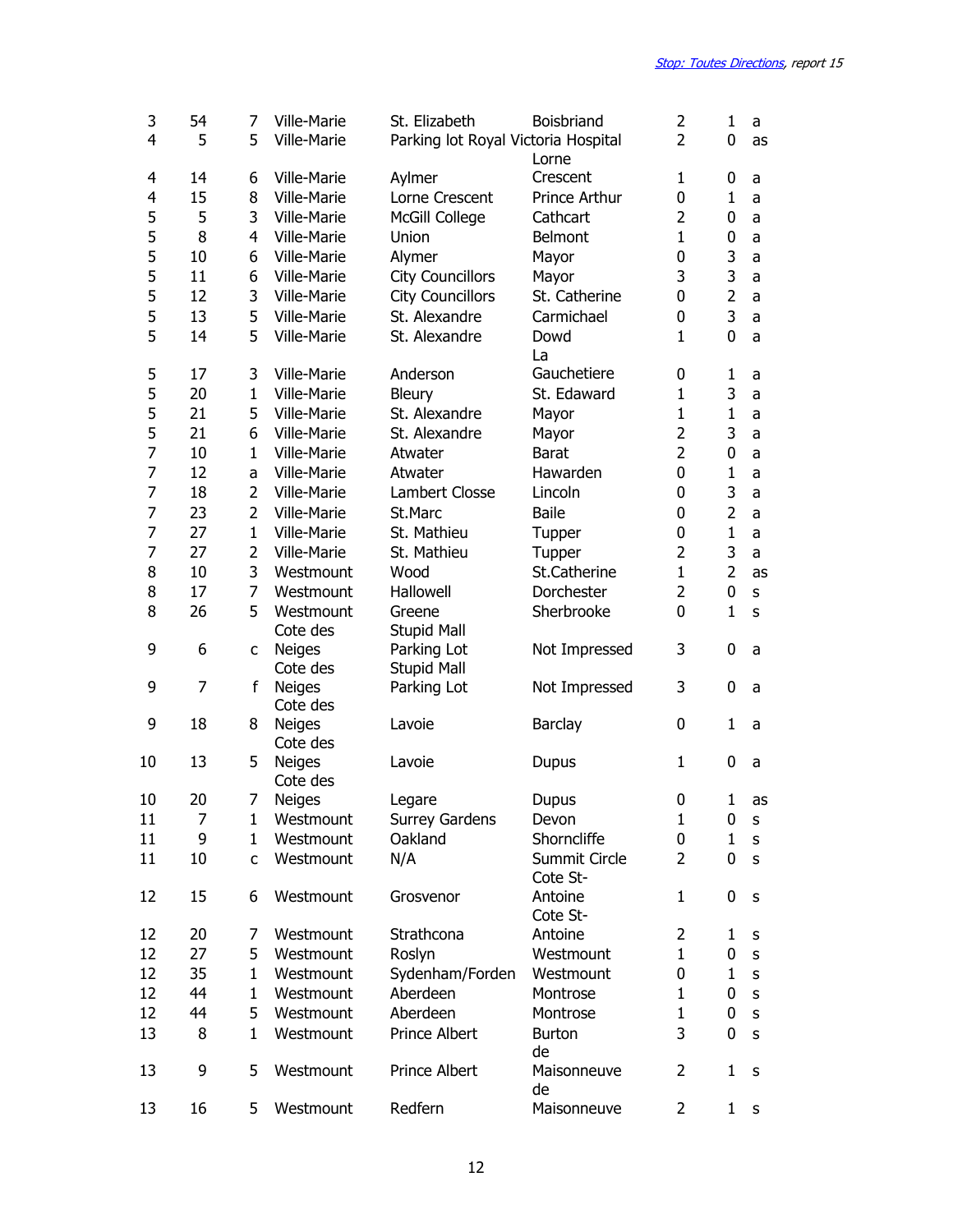| 13       | 25             | 5            | Westmount                   | Parking Lot          | Academy<br>de                 | 3              | 0              | S       |
|----------|----------------|--------------|-----------------------------|----------------------|-------------------------------|----------------|----------------|---------|
| 13<br>13 | 26<br>28       | 1<br>5       | Westmount<br>Westmount      | Academy<br>Lansdowne | Maisonneuve<br>de Maisonneuve | 3              | 3<br>3         | S<br>S  |
|          |                | 3            |                             |                      | de<br>Maisonneuve             | 3              | $\overline{2}$ |         |
| 13       | 29             |              | Westmount                   | Roslyn               | de                            |                |                | S       |
| 13       | 31             | 5            | Westmount                   | Grosvenor            | Maisonneuve<br>de             | 3              | 0              | S       |
| 13       | 31             | 6            | Westmount                   | Grosvenor            | Maisonneuve<br>de             | 3              | $\mathbf 0$    | S       |
| 13       | 31             | 8            | Westmount                   | Grosvenor            | Maisonneuve                   | $\mathbf{1}$   | 0              | S       |
| 13       | 32             | 5            | Westmount                   | Victoria             | de Maisonneuve                |                | 3              | $\sf S$ |
| 13       | 32             | 6            | Westmount                   | Victoria             | de Maisonneuve                |                | 3              | S       |
| 13       | 37             | 7            | Westmount                   | Blenheim             | St. Catherine                 | 0              | $\overline{2}$ | S       |
| 13       | 47             | 5            | Westmount<br>Cote des       | Clarke/Dorchester    | St. Catherine                 |                | 0              | as      |
| 14       | 21             | $\mathbf{1}$ | <b>Neiges</b>               | <b>Trans Island</b>  | Isabella                      | $\mathbf{1}$   | 0              | a       |
| 15       | 19             | 5            | Westmount<br>Notre Dame     | Grosvenor            | Sunnyside                     | $\mathbf{1}$   | 0              | S       |
| 16       | $\overline{2}$ | 8            | de Grace                    | Marlowe              | <b>Brillon</b><br>Notre-Dame- | $\mathbf{1}$   | 0              | as      |
| 16       | 9              | 3            | Westmount                   | Villa Maria          | de-Grace<br>Cote St-          | $\mathbf{1}$   | 0              | a       |
| 16       | 13             | 3            | Westmount<br>Notre Dame     | Victoria             | Antoine<br>Cote St-           | $\overline{2}$ | 0              | S       |
| 16       | 19             | 4            | de Grace                    | Northcliffe          | Antoine                       | 1              | 0              | as      |
| 16       | 22             | 4            | Notre Dame<br>de Grace      | Northcliffe          | Sherbrooke                    | 0              | 0              | a       |
| 16       | 39             | $\mathbf{1}$ | Notre Dame<br>de Grace      | Prudhomme            | Crowley                       | 0              | 0              | a       |
| 16       | 40             | $\mathbf{1}$ | Notre Dame<br>de Grace      | Decarie              | Maisonneuve                   | 1              | 0              | a       |
|          |                |              | Cote des                    |                      |                               |                |                |         |
| 17       | 21             | 4            | <b>Neiges</b><br>Cote des   | Coolbrook            | Garland                       | 1              | 0              | a       |
| 18       | 4              | 8            | Neiges<br>Cote des          | Macdonald            | Snowdon                       | 0              |                | 1 a     |
| 18       | 9              | 7            | <b>Neiges</b><br>Cote des   | Coolbrook            | <b>Dupuis</b>                 | $\mathbf{1}$   | 0              | a       |
| 18       | 22             | 7            | <b>Neiges</b><br>Notre Dame | Coolbrook            | Bourret                       | $\overline{2}$ | 0              | a       |
| 19       | $\mathbf{1}$   | 4            | de Grace<br>Notre Dame      | Coolbrook            | Monkland                      | 0              | $\mathbf{1}$   | a       |
| 19       | 3              | 7            | de Grace<br>Notre Dame      | Harvard              | Monkland                      | $\overline{2}$ | 0              | as      |
| 19       | $\overline{7}$ | 3            | de Grace<br>Notre Dame      | Wilson               | Terrebonne                    | $\overline{2}$ | $\mathbf{1}$   | a       |
| 19       | 8              | 8            | de Grace<br>Notre Dame      | Harvard              | Terrebonne                    | 0              | $\mathbf{1}$   | as      |
| 19       | 9              | 1            | de Grace                    | Oxford               | Terrebonne                    | $\mathbf{1}$   | $\mathbf{1}$   | a       |
| 19       | 16             | 5            | Notre Dame<br>de Grace      | Wilson               | Somerled                      | $\overline{2}$ | $\mathbf 0$    | a       |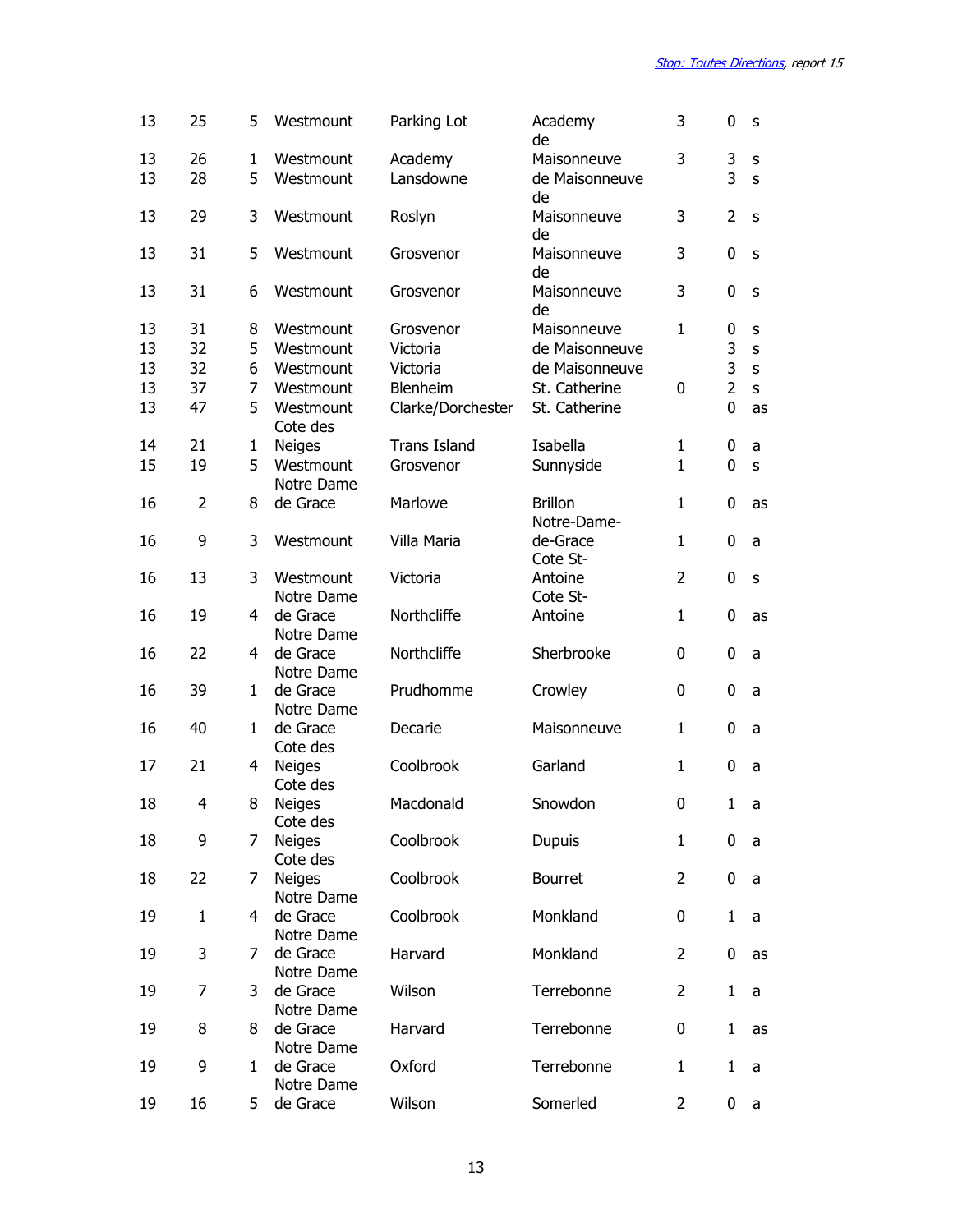|    |                |                | Notre Dame             |                 |                |                |                |         |
|----|----------------|----------------|------------------------|-----------------|----------------|----------------|----------------|---------|
| 20 | 4              | 8              | de Grace               | Hingston        | Sherbrooke     | 1              | 3              | a       |
|    |                |                | Notre Dame             |                 |                |                |                |         |
| 20 | $\overline{7}$ | 8              | de Grace               | Melrose         | Sherbrooke     | 3              | $\overline{2}$ | a       |
|    |                |                | Notre Dame             |                 |                |                |                |         |
| 20 | 8              | 7              | de Grace               | Harvard         | Sherbrooke     | $\overline{2}$ | 3              | a       |
|    |                |                | Notre Dame             |                 | Notre Dame     |                |                |         |
| 20 | 21             | 4              | de Grace               | Beaconsfield    | de Grace       | 3              | $\overline{2}$ | a       |
|    |                |                | Notre Dame             |                 | Côte St.       |                |                |         |
| 20 | 33             | 4              | de Grace               | Oxford          | Antoine        | 3              | 3              | a       |
|    |                |                | Notre Dame             |                 |                |                |                |         |
| 21 | 18             | 3              | de Grace               | Girouard        | Maisonneuve    | $\mathbf{1}$   | $\overline{2}$ | a       |
| 21 | 18             | 3.5            | Notre Dame<br>de Grace | Girouard        | Maisonneuve    | $\overline{0}$ | $\mathbf{1}$   |         |
|    |                |                | Notre Dame             |                 |                |                |                | a       |
| 21 | 19             | 4              | de Grace               | Old Orchard     | Maisonneuve    | $\overline{2}$ | $\overline{2}$ | a       |
| 22 | 42             | 5              | Hamstead               | Thurlow         | Hampstead      | $\mathbf{1}$   | 0              | $\sf S$ |
| 22 | 43             | $\mathbf{1}$   | Hamstead               | Stratford       | Hampstead      | 0              | $\mathbf{1}$   | S       |
|    |                |                | Notre Dame             |                 |                |                |                |         |
| 23 | $\overline{2}$ | 7              | de Grace               | Royal           | Terrebonne     | $\mathbf{1}$   | $\mathbf{1}$   | a       |
| 25 | $\overline{2}$ | 7              | Cote Saint Luc         | Korczak         | Korczak        | $\overline{2}$ | $\overline{2}$ | as      |
|    |                |                | Notre Dame             |                 |                |                |                |         |
| 27 | 5              | 1              | de Grace               | Walkley         | Chester        | $\overline{2}$ | 0              | a       |
|    |                |                | Notre Dame             |                 |                |                |                |         |
| 28 | $\overline{2}$ | 6              | de Grace               | Prince of Wales | <b>Starnes</b> | $\overline{2}$ | $\mathbf{1}$   | a       |
|    |                |                | Notre Dame             |                 |                |                |                |         |
| 28 | 16             | 4              | de Grace               | Prince of Wales | Monkland       | $\mathbf{1}$   | $\mathbf{1}$   | a       |
|    |                |                | Notre Dame             | Cavendish to    | Near de        |                |                |         |
| 28 | 26             | $\overline{4}$ | de Grace               | Cavendish       | Maisonneuve    | $\mathbf{1}$   | $\mathbf 0$    | a       |
| 29 | 32             | $\overline{7}$ | Cote Saint Luc         | Rand            | Mackle         | $\overline{2}$ | $\overline{2}$ | as      |
| 29 | 42             | 8              | Cote Saint Luc         | Parkhaven       | Trinity        | 3              | $\mathbf 0$    | s       |
|    |                |                | Notre Dame             |                 |                |                |                |         |
| 31 | 7              | 5              | de Grace               | Westmore        | Connaught      | $\mathbf{1}$   | $\mathbf 0$    | a       |
|    |                |                | Notre Dame             |                 |                |                |                |         |
| 31 | 11             | $\mathbf{1}$   | de Grace               | Westmore        | Somerled       | $\mathbf{1}$   | $\mathbf{1}$   | a       |
|    | 16             |                | Notre Dame<br>de Grace |                 |                | $\mathbf{1}$   | $\mathbf 0$    |         |
| 31 |                | 4              | Notre Dame             | O'Bryan         | Fielding       |                |                | a       |
| 32 | 15             | 3              | de Grace               | Belmore         | Terrebonne     | $\mathbf{1}$   | 0              | a       |
|    |                |                |                        |                 |                |                |                |         |

### Continued

| <b>Zone</b> | Int<br># | Sign<br># | <b>Unofficial</b><br>Language | <b>Same</b><br>as<br><b>Official</b> | <b>Type</b> | <b>Written on Sign</b>                                  |
|-------------|----------|-----------|-------------------------------|--------------------------------------|-------------|---------------------------------------------------------|
|             |          | 7         | E, E                          | N, N                                 | PR, PR      | Anodyne Records, Show                                   |
|             | 3        | 8         | Е                             | N                                    | OTHER       | Ya hobb is next                                         |
|             | 6        | 7         | E, E                          | N, N                                 | PR, PR      | bogueart entertainment, drop                            |
|             | 6        | 8         | E                             | N                                    | PR.         | bogueart entertainment                                  |
|             |          |           | F                             | N                                    | <b>PR</b>   | bogueart entertainment                                  |
|             | 9        |           | F                             | N                                    | <b>PR</b>   | bogueart entertainment                                  |
|             | 9        | 8         | E                             | N                                    | PR          | bogueart entertainment<br>bogueart entertainment, Skate |
|             | 10       |           | - F                           | N                                    | PR          | supply                                                  |
|             |          |           |                               |                                      |             |                                                         |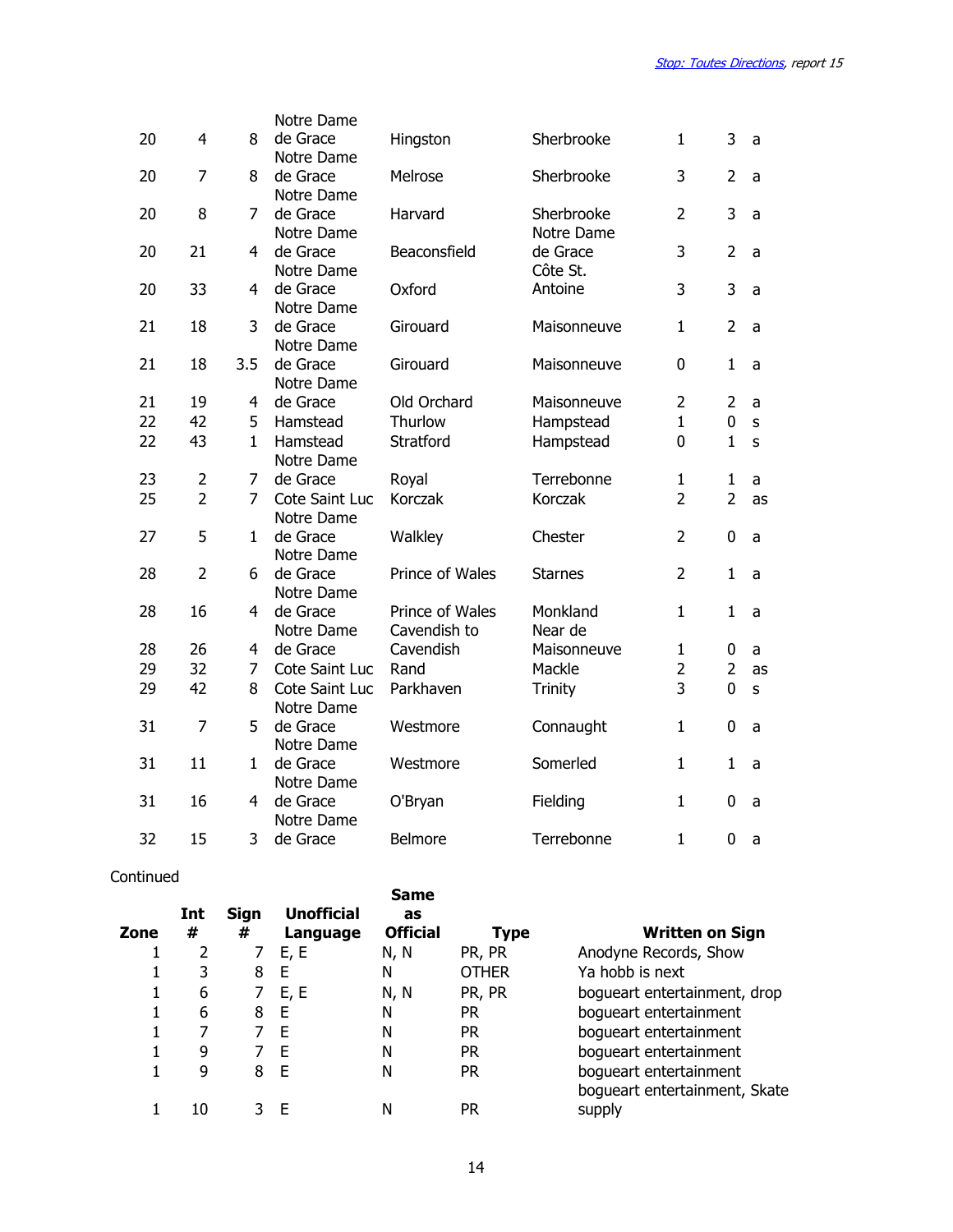| 1              | 10             | 4              | Е           | N         | <b>PR</b>    | bogueart entertainment                   |
|----------------|----------------|----------------|-------------|-----------|--------------|------------------------------------------|
| 1              | 12             | 8<br>3         | E           | N         | <b>PR</b>    | Mother Earth Hemp Clothing               |
| $\mathbf{1}$   | 13             |                | E, F        | N, Y      | PR, PR       | L'ASS--, Outernational                   |
| $\mathbf{1}$   | 14             | 4              | E, E        | N, N      | PR, PR       | bogueart entertainment,<br>outernational |
| $\mathbf{1}$   | 18             | 4              | E           | N         | <b>PR</b>    | <b>French Connection</b>                 |
| $\mathbf{1}$   | 19             | $\overline{7}$ | E, E        | N, N      | PR, OTHER    | Outernational, priority mail             |
|                |                |                |             |           |              | bogueart entertainment,                  |
| 1              | 20             | 7              | E, E        | N, N      | PR, PR       | outernational                            |
| 1              | 20             | 8              | E, E        | N, N      | PR, PR       | bogueart entertainment                   |
| 1              | 21             | 8              | E           | N         | <b>PR</b>    | www.underworld-shop.com                  |
| 1              | 22             | 7              | E           | N         | <b>PR</b>    | 5662 Sherbrooke west                     |
| 1              | 24             | 8              | E           | N         | <b>OTHER</b> | <b>59ER</b>                              |
| 1              | 25             | 6              | E           | N         | <b>TAG</b>   | <b>OFKOARSE</b>                          |
| 1              | 32             | $\mathbf{1}$   | F           | Υ         | PO           | education est accessible                 |
| $\mathbf{1}$   | 40             | 8              | $\mathsf F$ | Υ         | PO           | Oui au Quebec Libre!                     |
| $\overline{2}$ | $\overline{2}$ | 5              | E           | N         | <b>PR</b>    | 333mag                                   |
| $\overline{c}$ | 10             | $\overline{4}$ | $\mathsf E$ | N         | <b>PR</b>    | Rugged Inter-                            |
| $\overline{2}$ | 11             | $\mathbf{1}$   | F           | Υ         | <b>OTHER</b> | La nouvelle-                             |
| 2              | 16             | 3              | E, E        | N, N      | PR, PR       | Celestial Daw, Defend                    |
| $\overline{2}$ | 16             | 4              | E, F        | Y, N      | PR, PR       | les-massive, bogueart entertainment      |
| $\overline{2}$ | 19             | 8              | E, E        | N, N      | PR, PR       | Bogueart entertainment, dark             |
| $\overline{2}$ | 22             | $\overline{4}$ | E           | N         | <b>PR</b>    | Bogueart entertainment                   |
| $\overline{2}$ | 25             | $\overline{2}$ | $\mathsf E$ | N         | <b>PR</b>    | Underworld                               |
| $\overline{2}$ | 26             | 4              | E, F, F     | Y, N, N   | PR, PR, PO   | Dark, Les-massives, montreal             |
| $\overline{c}$ | 38             | 7              | E           | N         | <b>PR</b>    | Hype energy                              |
| $\overline{2}$ | 43             | 5              | $\mathsf E$ | N         | <b>PR</b>    | Underworld                               |
| $\overline{2}$ | 46             | $\overline{7}$ | E           | N         | <b>PR</b>    | <b>Burton Snowboarding</b>               |
| $\overline{2}$ | 50             | $\overline{7}$ | $\mathsf E$ | N         | <b>PR</b>    | Bogueartentertainment the betty-         |
|                |                |                |             |           |              | Bogueartentertainment, Where is          |
| 2              | 51             | 4              | E, E        | N, N      | PR, OTHER    | the fairness                             |
| $\overline{2}$ | 52             | $\overline{4}$ | E           | N         | <b>PR</b>    | Side 6                                   |
| $\overline{2}$ | 54             | 7              | E, E        | N, N      | PR, PR       | Bogueartentertainment, Lewis cruise      |
| $\overline{2}$ | 57             | 8              | E           | N         | <b>TAG</b>   | gives                                    |
| 3              | $\overline{4}$ | $\overline{4}$ | $\mathsf F$ | Υ         | <b>PR</b>    | Symer cree la jalousie                   |
| 3              | 6              | 3              | $\mathsf E$ | ${\sf N}$ | <b>TAG</b>   | Bank                                     |
| 3              | 23             | 7              | E           | N         | <b>PR</b>    | Obey                                     |
| 3              | 24             | 7              | E, E        | N, N      | PR, PR       | Side 6, Level 4                          |
| 3              | 26             | 8              | E           | N         | <b>OTHER</b> | Plastic Litt-                            |
| 3              | 48             | 8              | $\mathsf F$ | Υ         | <b>PR</b>    | sagesse immobile                         |
| 3              | 51             | 5              | E           | N         | <b>PR</b>    | obey                                     |
| 3              | 54             | $\overline{7}$ | E           | N         | <b>PR</b>    | Star one                                 |
| 4              | 5              | 5              | E           | Y/N       | <b>PR</b>    | Spin                                     |
| 4              | 14             | 6              | E           | N         | STOP/ARRET   | <b>STOP</b>                              |
| 4              | 15             | 8              | E           | N         | <b>OTHER</b> | Real Knee Head                           |
| 5              | 5              | 3              | F           | Υ         | <b>PR</b>    | <b>Vivre Plus</b>                        |
| 5              | 8              | 4              | E           | N         | <b>OTHER</b> | Junk Mail                                |
| 5              | 10             | 6              | $\mathsf F$ | Υ         | <b>PR</b>    | vachemorte.com                           |
|                |                |                |             |           | OTHER, PR,   | Upper, vachemorte.com, Friday            |
| 5<br>5         | 11             | 6<br>3         | E, E, F     | Y, N, N   | <b>PR</b>    | december 13th                            |
|                | 12             |                | E           | N         | <b>TAG</b>   | <b>Nose</b>                              |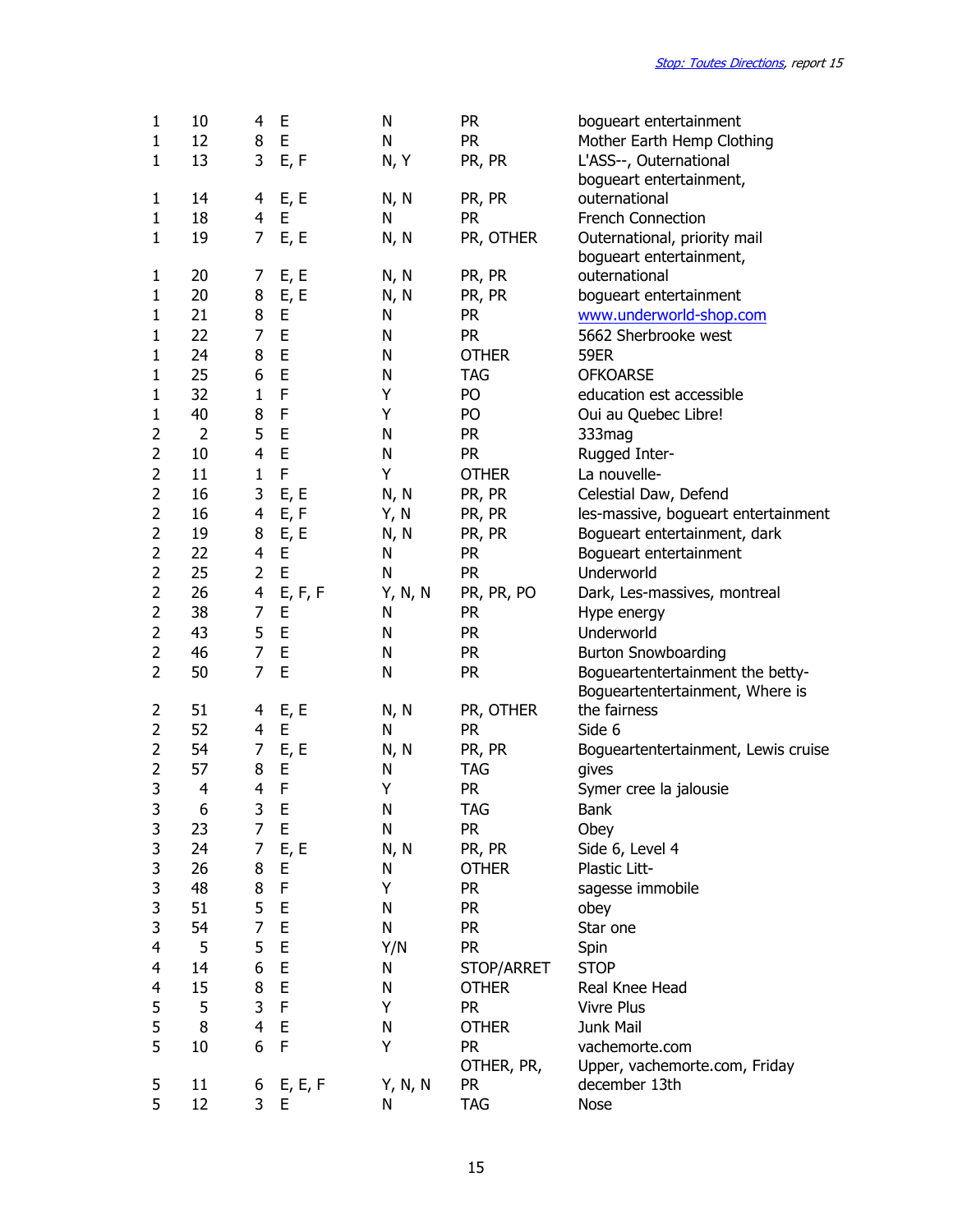| 5<br>5<br>5    | 13<br>14<br>17 | 5<br>5<br>3    | E, F<br>E<br>E | Y, N<br>N<br>N | TAG, PR<br><b>PR</b><br><b>PR</b> | Noze, longueur d'ondes<br>Underworld                                                               |
|----------------|----------------|----------------|----------------|----------------|-----------------------------------|----------------------------------------------------------------------------------------------------|
|                |                |                |                |                |                                   | Temple skate supply                                                                                |
| 5              | 20             | $\mathbf{1}$   | F, F           | Y, Y           | PR, PR                            | en vente partour, vachemorte.com                                                                   |
| 5              | 21             | 5              | $\mathsf F$    | Υ              | <b>PR</b>                         | Treizieme etage                                                                                    |
| 5              | 21             | 6              | $\mathsf E$    | N              | <b>PR</b>                         | drop                                                                                               |
| $\overline{7}$ | 10             | $\mathbf{1}$   | E              | N              | <b>PR</b>                         | Underworld                                                                                         |
|                |                |                |                |                |                                   | Vive le Montreal francais vive le                                                                  |
| 7              | 12             | a              | F              | Υ              | PO                                | Quebec francais                                                                                    |
| $\overline{7}$ | 18             | $\overline{2}$ | E              | N              | <b>OTHER</b>                      | "Everyone picks their nose"<br>Vive le Montreal francais vive le                                   |
|                |                |                |                |                |                                   | Quebec francais, proletariat,                                                                      |
| 7              | 23             |                | 2 E, E, F      | N, N, Y        | PO, PO, PO                        | www.arevolt.com                                                                                    |
| 7              | 27             | 1              | E, E           | N, N           | PO, PO                            | Proletariat, www.arevolt.com<br>Vive le Montreal francais vive le<br>Quebec francais, proletariat, |
| 7              | 27             | 2              | E, E, F        | N, N, Y        | PO, PO, PO                        | www.arevolt.com                                                                                    |
| 8              | 10             | 3              | F              | Y/N            | <b>OTHER</b>                      | sesame (with accent)                                                                               |
| 8              | 17             | 7              | E              | Υ              | <b>WORDPLAY</b>                   | Don't Stop Bombing                                                                                 |
| 8              | 26             | 5              | E              | Υ              | PO                                | Anarchy                                                                                            |
| 9              | 6              | $\mathsf{C}$   | E              | N              | <b>TAG</b>                        | Spook (tag)                                                                                        |
| 9              | $\overline{7}$ | $\mathsf{f}$   | F              | Υ              |                                   | Arret                                                                                              |
|                |                |                |                |                | STOP/ARRET                        |                                                                                                    |
| 9              | 18             | 8              | F              | Υ              | PO                                | un statut pour tou(te)s marchons<br>pour montreal                                                  |
| 10             | 13             | 5              | F              | Υ              | <b>OTHER</b>                      | la nouvelle-                                                                                       |
| 10             | 20             | 7              | E              | Y/N            | <b>PROF</b>                       | <b>FUCK</b>                                                                                        |
|                | 7              | $\mathbf{1}$   | E              |                |                                   |                                                                                                    |
| 11<br>11       | 9              | $\mathbf{1}$   | E              | Υ<br>Υ         | <b>PR</b><br><b>PR</b>            | Sugarloaf/USA                                                                                      |
| 11             | 10             |                | E              | Υ              |                                   | Morton Longboards                                                                                  |
|                |                | $\mathsf{C}$   | E              | Υ              | <b>WORDPLAY</b>                   | (stop) snitching                                                                                   |
| 12             | 15             | 6              | E              |                | <b>WORDPLAY</b>                   | (stop) being an asshole                                                                            |
| 12             | 20             | 7<br>5         | E              | Υ<br>Υ         | <b>PR</b>                         | I love threadless                                                                                  |
| 12             | 27             |                |                |                | <b>PR</b>                         | I love threadless                                                                                  |
| 12             | 35             | $\mathbf{1}$   | E              | Υ              | <b>OTHER</b>                      | Upperlansdove eastside                                                                             |
| 12             | 44             | $\mathbf{1}$   | E              | Υ              | <b>PR</b>                         | I love threadless                                                                                  |
| 12             | 44             | 5              | E              | Υ              | <b>PR</b>                         | we love weed www.                                                                                  |
| 13             | 8              | $\mathbf{1}$   | E              | Y              | <b>WORDPLAY</b>                   | don't (stop) naw                                                                                   |
| 13             | 9              | 5              | E              | Υ              | <b>PR</b>                         | drop                                                                                               |
| 13             | 16             | 5              | E              | Υ              | PR.                               | drop                                                                                               |
| 13             | 25             | 5              | E/F            | Y/N            | <b>OTHER</b>                      | hello/bonjour                                                                                      |
| 13             | 26             | $\mathbf{1}$   | E/F            | Y/N            | <b>OTHER</b>                      | hello/bonjour                                                                                      |
| 13             | 28             | 5              | E/F            | Y/N            | <b>OTHER</b>                      | hello/bonjour                                                                                      |
| 13             | 29             | 3              | E              | Υ              | TAG                               | wage (tag)                                                                                         |
| 13             | 31             | 5              | E/F            | Y/N            | <b>OTHER</b>                      | hello/bonjour                                                                                      |
| 13             | 31             | 6              | E/F            | Y/N            | <b>OTHER</b>                      | hello/bonjour                                                                                      |
| 13             | 31             | 8              | E              | Υ              | PO                                | fachism                                                                                            |
| 13             | 32             | 5              | E              | Y              | PR                                | alenaskateboaring.com                                                                              |
| 13             | 32             | 6              | E              | Υ              | <b>PR</b>                         | WRG? Online magazine                                                                               |
| 13             | 37             | 7              | E              | Υ              | <b>PROF</b>                       | Fuck man                                                                                           |
| 13             | 47             | 5              | E              | Υ              | <b>OTHER</b>                      | nork is - then                                                                                     |
| 14             | 21             | $\mathbf{1}$   | hebrew         | N              | <b>OTHER</b>                      |                                                                                                    |
| 15             | 19             | 5              | E              | Y              | <b>TAG</b>                        | DOE (tag)                                                                                          |
|                |                |                |                |                |                                   |                                                                                                    |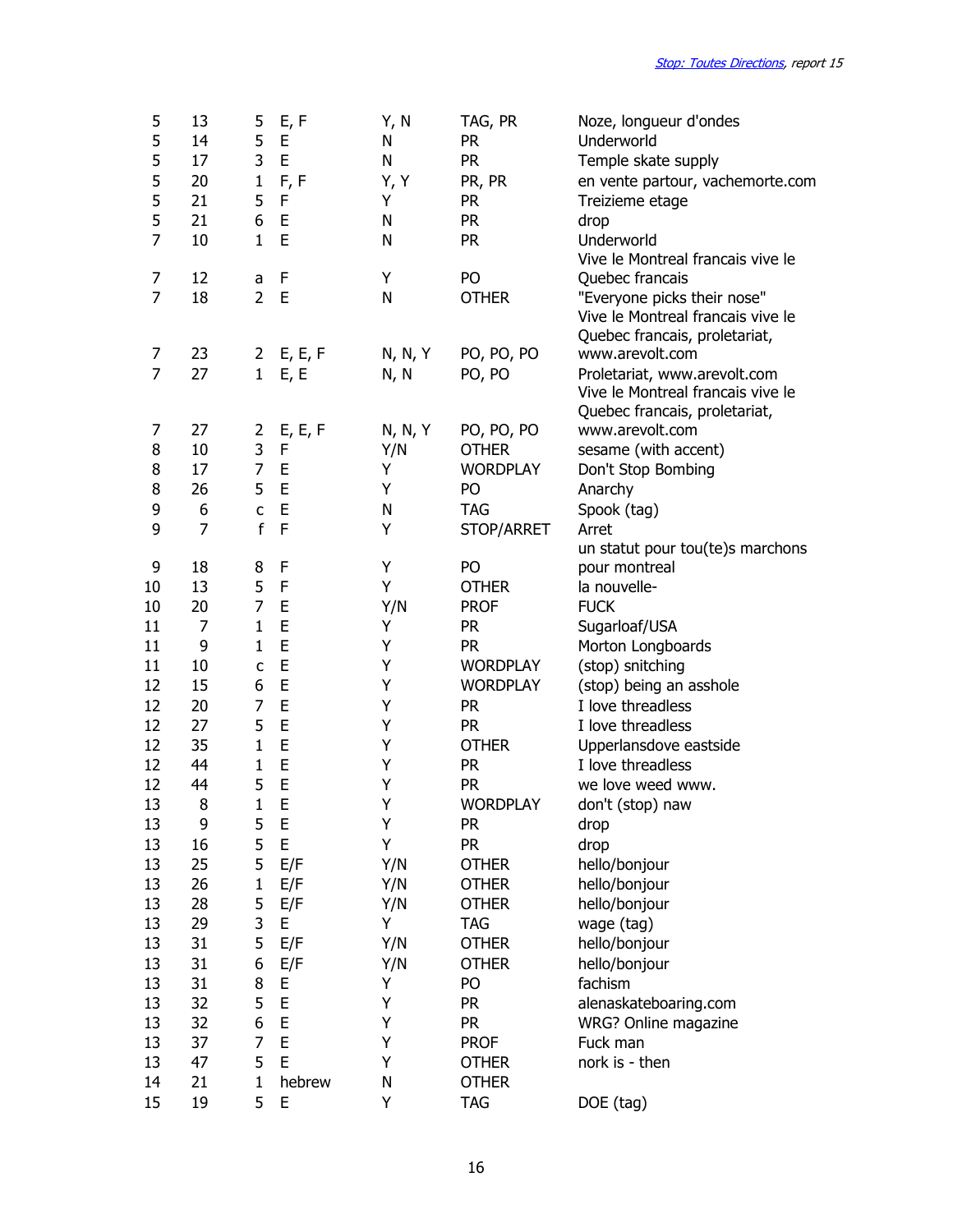| 16                | 2              | 8              | E           | Y/N                | <b>PR</b>         | whiteface                          |
|-------------------|----------------|----------------|-------------|--------------------|-------------------|------------------------------------|
| 16                | 9              | 3              | E           | N                  | <b>TAG</b>        | Roast (tag)                        |
| 16                | 13             | 3              | F           | N                  | STOP/ARRET        | Arret                              |
| 16                | 19             | $\overline{4}$ | E           | Y/N                | <b>TAG</b>        | wage (tag)                         |
|                   |                |                |             |                    |                   | vachemorte.com, cheap tickets,     |
| 16                | 22             | 4              | E, E, F     | N, N, Y            | PR, PR, PR        | rugged                             |
| 16                | 39             | $\mathbf{1}$   | E           | N                  | <b>PR</b>         | Far Spray                          |
| 16                | 40             | $\mathbf{1}$   | E           | N                  | <b>PR</b>         | drop                               |
| 17                | 21             | $\overline{4}$ | $\mathsf E$ | N                  | <b>TAG</b>        | Young c-05                         |
| 18                | 4              | 8              | F           | Υ                  | <b>PR</b>         | <b>CKOI</b>                        |
| 18                | 9              | 7              | hebrew      | N                  | <b>OTHER</b>      |                                    |
| 18                | 22             | $\overline{7}$ | E           | N                  | <b>TAG</b>        | BANK (tag)                         |
| 19                | $\mathbf 1$    | $\overline{4}$ | E/F         | Y/N                | <b>OTHER</b>      | de from                            |
| 19                | 3              | 7              | E/F         | Υ                  | <b>PR</b>         | FUBU: The collection/La collection |
| 19                | $\overline{7}$ | 3              | E           | $\mathsf{N}$       | <b>PR</b>         | rewind                             |
| 19                | 8              | 8              | E           | Y/N                | <b>TAG</b>        | prime                              |
| 19                | 9              | $\mathbf{1}$   | E           | N                  | <b>PR</b>         | Obey                               |
| 19                | 16             | 5              | F           | Υ                  | <b>TAG</b>        | beau (tag)                         |
| 20                | 4              | 8              | E           | N                  | <b>TAG</b>        | Goof                               |
| 20                | 7              | 8              | E           | N                  | <b>OTHER</b>      | Can                                |
| 20                | 8              | $\overline{7}$ | E           | N                  | <b>PR</b>         | Obey                               |
| 20                | 21             | $\overline{4}$ | E           | N                  | <b>PR</b>         | Obsession                          |
| 20                | 33             | $\overline{4}$ | E           | N                  | <b>TAG</b>        | core (tag)                         |
|                   |                |                |             |                    |                   | vachemorte.com,                    |
| 21                | 18             | 3              | E, F        | Y, N               | <b>PR</b>         | alenaskateboarding.com             |
| 21                | 18             | 3.5            | F           | Υ                  | PR, PR            | vachemorte.com                     |
| 21                | 19             | 4              | F           | Υ                  | <b>PR</b>         | vachemorte.com                     |
| 22                | 42             | 5              | E           | Υ                  | <b>WORDPLAY</b>   | (S)L(OP)                           |
|                   |                |                |             |                    | OTHER,            |                                    |
| 22                | 43             | $\mathbf{1}$   | E, E        | Y, Y               | <b>OTHER</b>      | Hampstead, Harland Cleave          |
| 23                | $\overline{2}$ | 7              | E           | N                  | <b>TAG</b>        | Chase                              |
| 25                | $\overline{2}$ | $\overline{7}$ | E           | Y/N                | <b>PROF</b>       | Fuck                               |
| 27                | 5              | $\mathbf{1}$   | E           | N                  | STOP/ARRET        | <b>STOP</b>                        |
| 28                | $\overline{2}$ | 6              | E/F         | Y/N                | <b>OTHER</b>      | de from                            |
| 28                | 16             | $\overline{4}$ | E           | N                  | <b>TAG</b>        | chinn                              |
| 28                | 26             | 4              | $\mathsf E$ | N                  | <b>PR</b>         | Stomp records                      |
| 29                | 32             | 7              | hebrew      | N                  | <b>OTHER</b>      |                                    |
|                   |                |                |             |                    | OTHER,            |                                    |
| 29                | 42             | 8              | E, E        | Y, Y               | <b>OTHER</b>      | I love you tommy, I love bruce     |
| 31                | $\overline{7}$ | 5              | Е           | N                  | <b>OTHER</b>      | artful dodger                      |
| 31                | 11             | $\mathbf{1}$   | E           | N                  | <b>OTHER</b>      | go                                 |
| 31                | 16             | $\overline{4}$ | Е           | N                  | STOP/ARRET        | <b>STOP</b>                        |
| 32                | 15             | 3              | $\mathsf E$ | N                  | <b>TAG</b>        | Blank (tag)                        |
|                   |                |                |             |                    |                   |                                    |
| Continued<br>Zone | Int $#$        |                | Sian #      | <b>Photo Front</b> | <b>Photo Back</b> | <b>Surveyors</b>                   |

| Zone | Int $#$ | Sign # | <b>Photo Front</b> | <b>Photo Back</b> | <b>Surveyors</b> |
|------|---------|--------|--------------------|-------------------|------------------|
|      |         |        | 1297               |                   | 1298 KH, SB, EC  |
|      |         |        | 1301               |                   | 1302 KH, SB, EC  |
|      |         |        | 1309               |                   | 1310 KH, SB, EC  |
|      |         |        | 1311               |                   | 1312 KH, SB, EC  |
|      |         |        | 1314               |                   | 1315 KH, SB, EC  |
|      |         |        |                    |                   |                  |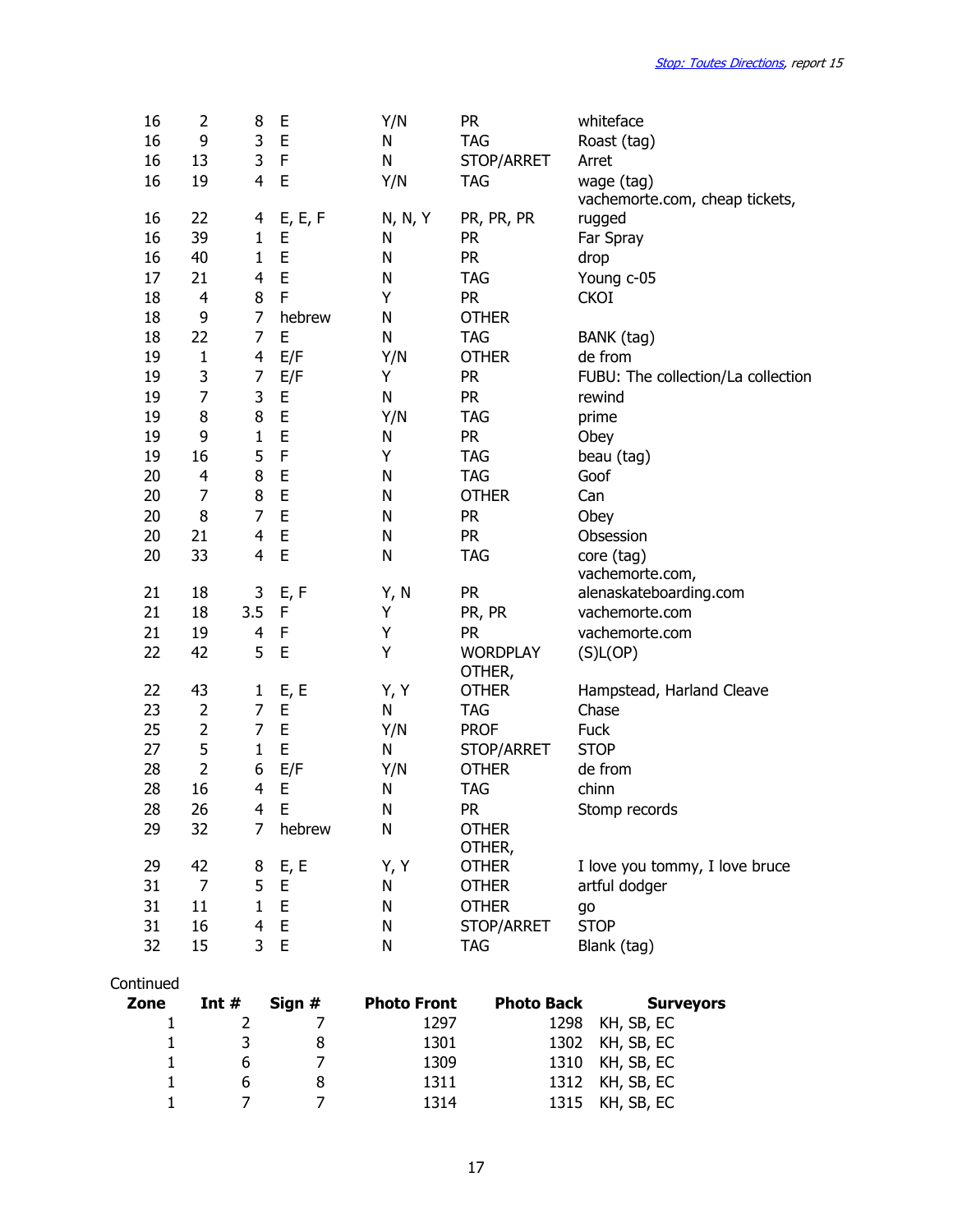| 1                        | 9  | 7            | 1322     | 1323     | KH, SB, EC       |
|--------------------------|----|--------------|----------|----------|------------------|
| $\mathbf 1$              | 9  | 8            | 1320     | 1321     | KH, SB, EC       |
| $\mathbf 1$              | 10 | 3            | 1325     | 1326     | KH, SB, EC       |
| 1                        | 10 | 4            | 1327     | 1328     | KH, SB, EC       |
| $\mathbf 1$              | 12 | 8            | 1335     | 1336     | KH, SB, EC       |
| $\mathbf 1$              | 13 | 3            | 1338     | 1339     | KH, SB, EC       |
| $\mathbf 1$              | 14 | 4            | 1342     | 1343     | KH, SB, EC       |
| $\mathbf 1$              | 18 | 4            | 1356     | 1357     | KH, SB, EC       |
| $\mathbf 1$              | 19 | 7            | 1359     | 1360     | KH, SB, EC       |
| $\mathbf 1$              | 20 | 7            | 1363     | 1364     | KH, SB, EC       |
| $\mathbf 1$              | 20 | 8            | 1365     | 1366     | KH, SB, EC       |
| 1                        | 21 | 8            | 1368     |          | KH, SB, EC       |
| $\mathbf 1$              | 22 | 7            | 1372     | 1373     | KH, SB, EC       |
| $\mathbf 1$              | 24 | 8            | 1377     | 1378     | KH, SB, EC       |
| $\mathbf 1$              | 25 | 6            | 1382     |          | KH, SB, EC       |
| $\mathbf 1$              | 32 | $\mathbf 1$  | 1408     |          | KH, SB, EC       |
| $\mathbf 1$              |    | 8            | 1423     | 1424     |                  |
|                          | 40 |              |          |          | KH, SB, EC       |
| $\overline{c}$           | 2  | 5<br>4       | 007      | 008      | LP, ABH, SW      |
| $\overline{2}$           | 10 |              | 040      | 041      | LP, ABH, SW      |
| $\overline{c}$           | 11 | $\mathbf{1}$ | 044      | 045      | LP, ABH, SW      |
| $\overline{c}$           | 16 | 3            | 061      | 062      | LP, ABH, SW      |
| $\overline{2}$           | 16 | 4            | 063      | 064      | LP, ABH, SW      |
| $\overline{c}$           | 19 | 8            | 121      | 122      | SW LP ABH        |
| $\overline{2}$           | 22 | 4            | 128      | 129      | SW LP ABH        |
| $\overline{c}$           | 25 | 2            | 138      | 139      | SW LP ABH        |
| $\overline{2}$           | 26 | 4            | 140      | 141      | SW LP ABH        |
| $\overline{c}$           | 38 | 7            | 181      | 182      | SW LP ABH        |
| $\overline{c}$           | 43 | 5            | 195      |          | SW LP ABH        |
| $\overline{c}$           | 46 | 7            | 203      |          | <b>SW LP ABH</b> |
| $\overline{2}$           | 50 | 7            | 216      | 220      | <b>SW LP ABH</b> |
| $\overline{2}$           | 51 | 4            | 221      | 222      | SW LP ABH        |
| $\overline{2}$           | 52 | 4            | 223      | 224      | <b>SW LP ABH</b> |
| $\overline{2}$           | 54 | 7            | 230      | 231      | <b>SW LP ABH</b> |
| $\overline{2}$           | 57 | 8            | 243      | 244      | SW LP ABH        |
| 3                        | 4  | 4            | 234      | 235      | AW, TD, CR       |
| 3                        | 6  | 3            | 241      | 242      | AW, TD, CR       |
|                          | 23 | 7            | 457      | 458      | AW, TD, CR       |
| 3333333                  | 24 | 7            | 461      | 462      | AW, TD, CR       |
|                          | 26 | 8            | 467      | 468      | AW, TD, CR       |
|                          | 48 | 8            | 749      | 750      | TD AW RS         |
|                          | 51 | 5            | 755      | 756      | TD AW RS         |
|                          | 54 | 7            | 763      |          | TD AW RS         |
| $\overline{4}$           | 5  | 5            | 2618     |          | KH, SB, EC       |
| 4                        | 14 | 6            | 2637     |          | KH, SB, EC       |
| $\overline{\mathcal{A}}$ | 15 | 8            | 2640     | 2641     | KH, SB, EC       |
| 5                        | 5  | 3            | 100-0278 |          | YW, AV, KT       |
| 5                        | 8  | 4            | 100-0302 | 100-0303 | YW, AV, KT       |
| 5                        | 10 | 6            | 100-0307 | 100-0308 | YW, AV, KT       |
| 5                        | 11 | 6            | 100-0316 | 100-0317 | YW, AV, KT       |
| 5                        | 12 | 3            | 100-0318 |          |                  |
|                          |    |              |          | 100-0319 | YW, AV, KT       |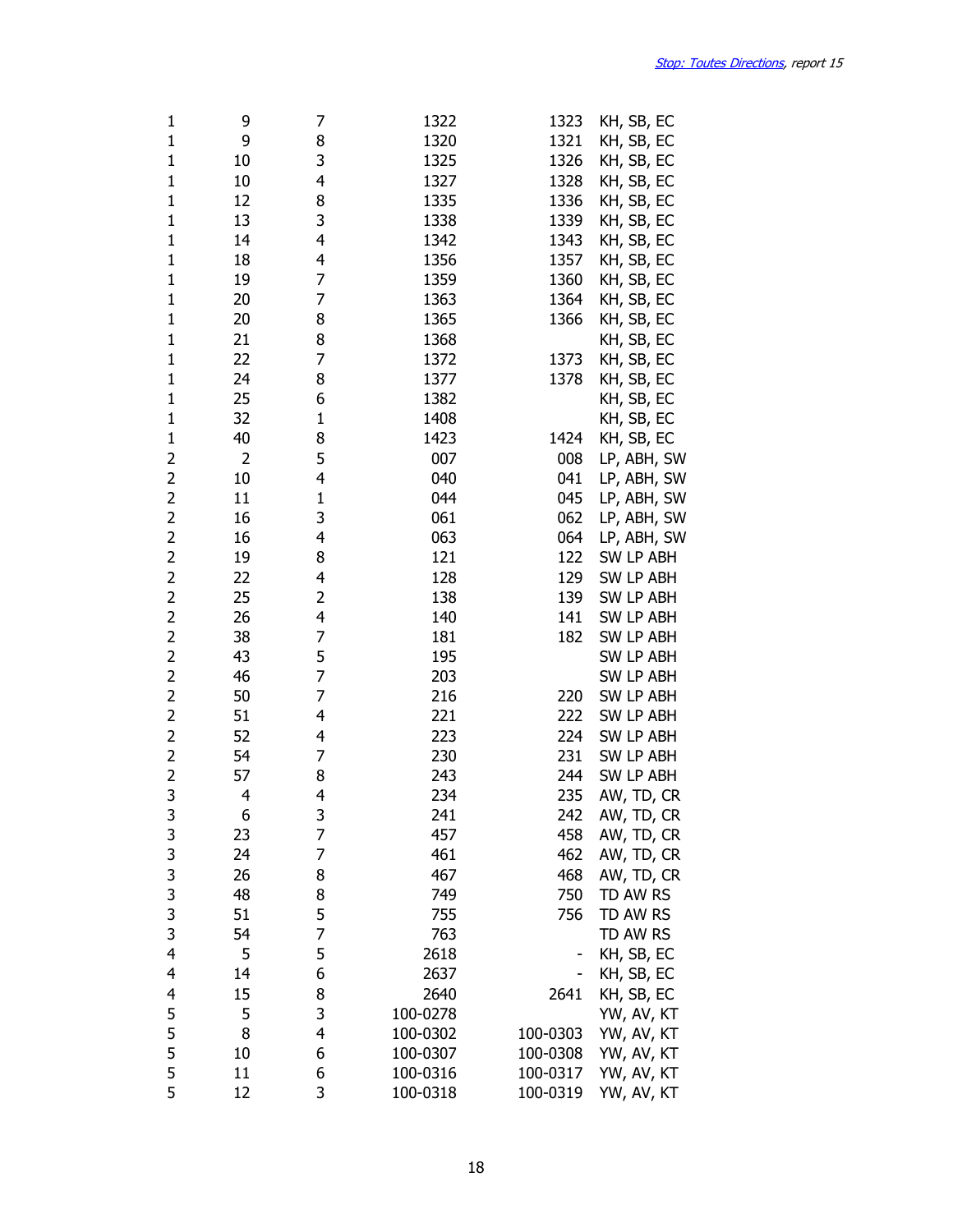| 5  | 13     | 5                       | 100-0322       | 100-0323       | YW, AV, KT  |
|----|--------|-------------------------|----------------|----------------|-------------|
| 5  | 14     | 5                       | 100-0324       |                | YW, AV, KT  |
| 5  | 17     | 3                       | 100-0332       | 100-0333       | YW, AV, KT  |
| 5  | 20     | $\mathbf{1}$            | 100-0338       | 100-0399       | YW, AV, KT  |
| 5  | 21     | 5                       | 100-0343       | 100-0344       | YW, AV, KT  |
| 5  | 21     | 6                       | 100-0341       | 100-0342       | YW, AV, KT  |
| 7  | 10     | $\mathbf{1}$            | 100-0014       |                | JB, LA, CGM |
| 7  | 12     | a                       | 100-0022       | 100-0023       | JB, LA, CGM |
| 7  | 18     | $\overline{c}$          | 100-0038       |                | JB, LA, CGM |
| 7  | 23     | $\overline{c}$          | 261            | 262            | JB, LA, CGM |
| 7  | 27     | $\mathbf{1}$            | 270            | 271            | JB, LA, CGM |
| 7  | 27     | $\overline{\mathbf{c}}$ | 272            | 273            | JB, LA, CGM |
| 8  | 10     | 3                       | S <sub>3</sub> | $S4-5$         | DG, SK, VR  |
| 8  | 17     | 7                       | S31            | S30            | DG, SK, VR  |
| 8  | 26     | 5                       | S57            | S58            |             |
|    |        |                         |                |                | DG, SK, VR  |
| 9  | 6<br>7 | C                       | 473            |                | JB, LA, CGM |
| 9  |        | f                       | 481            |                | JB, LA, CGM |
| 9  | 18     | 8                       | 525            | 526            | JB, LA, CGM |
| 10 | 13     | 5                       | 44             |                | HL, AV      |
| 10 | 20     | 7                       | 76             | 77             | HL, AV      |
| 11 | 7      | $\mathbf{1}$            | 063            |                | JB, LA, CGM |
| 11 | 9      | $\mathbf{1}$            | 068            | 069            | JB, LA, CGM |
| 11 | 10     | $\mathsf{C}$            | 077            |                | JB, LA, CGM |
| 12 | 15     | 6                       | 1501           |                | LZ, HL, GK  |
| 12 | 20     | 7                       | 1515           | 1516           | LZ, HL, GK  |
| 12 | 27     | 5                       | 1533           |                | LZ, HL, GK  |
| 12 | 35     | $\mathbf{1}$            | 1553           | 1554           | LZ, HL, GK  |
| 12 | 44     | $\mathbf{1}$            | 1573           |                | LZ, HL, GK  |
| 12 | 44     | 5                       | 1575           |                | LZ, HL, GK  |
| 13 | 8      | $\mathbf{1}$            | 100-0365       |                | LZ, YW, KT  |
| 13 | 9      | 5                       | 100-0368       | 100-0369       | LZ, YW, KT  |
| 13 | 16     | 5                       | 100-0395       | 100-0396       | LZ, YW, KT  |
| 13 | 25     | 5                       | 100-0426       |                | LZ, YW, KT  |
| 13 | 26     | $\mathbf{1}$            | 100-0433       | 100-0434       | LZ, YW, KT  |
| 13 | 28     | 5                       |                | 100-0442-0443  | LZ, YW, KT  |
| 13 | 29     | 3                       | 100-0446       | 100-0447       | LZ, YW, KT  |
| 13 | 31     | 5                       | 100-0450       |                | LZ, YW, KT  |
| 13 | 31     | 6                       | 100-0451       |                | LZ, YW, KT  |
| 13 | 31     | 8                       | 100-0456       |                | LZ, YW, KT  |
| 13 | 32     | 5                       |                | 100-0460, 0461 | LZ, YW, KT  |
| 13 | 32     | 6                       |                | 100-0458       | LZ, YW, KT  |
| 13 | 37     | 7                       | 100-0471       | 100-0472       | LZ, YW, KT  |
| 13 | 47     | 5                       |                | 100-0490, 0491 | LZ, YW, KT  |
| 14 | 21     | $\mathbf{1}$            | 807            |                | CR, AW, TD  |
| 15 | 19     | 5                       | 202            |                | JB, LA, CGM |
| 16 | 2      | 8                       | 003            | 004            | DG, SK, VR  |
| 16 | 9      | 3                       | 027            | 028            | DG, SK, VR  |
| 16 | 13     | 3                       | 044            | 045            | DG, SK, VR  |
| 16 |        | 4                       | 079            | 080            |             |
|    | 19     |                         |                |                | DG, SK, VR  |
| 16 | 22     | 4                       | 094            | 095            | DG, SK, VR  |